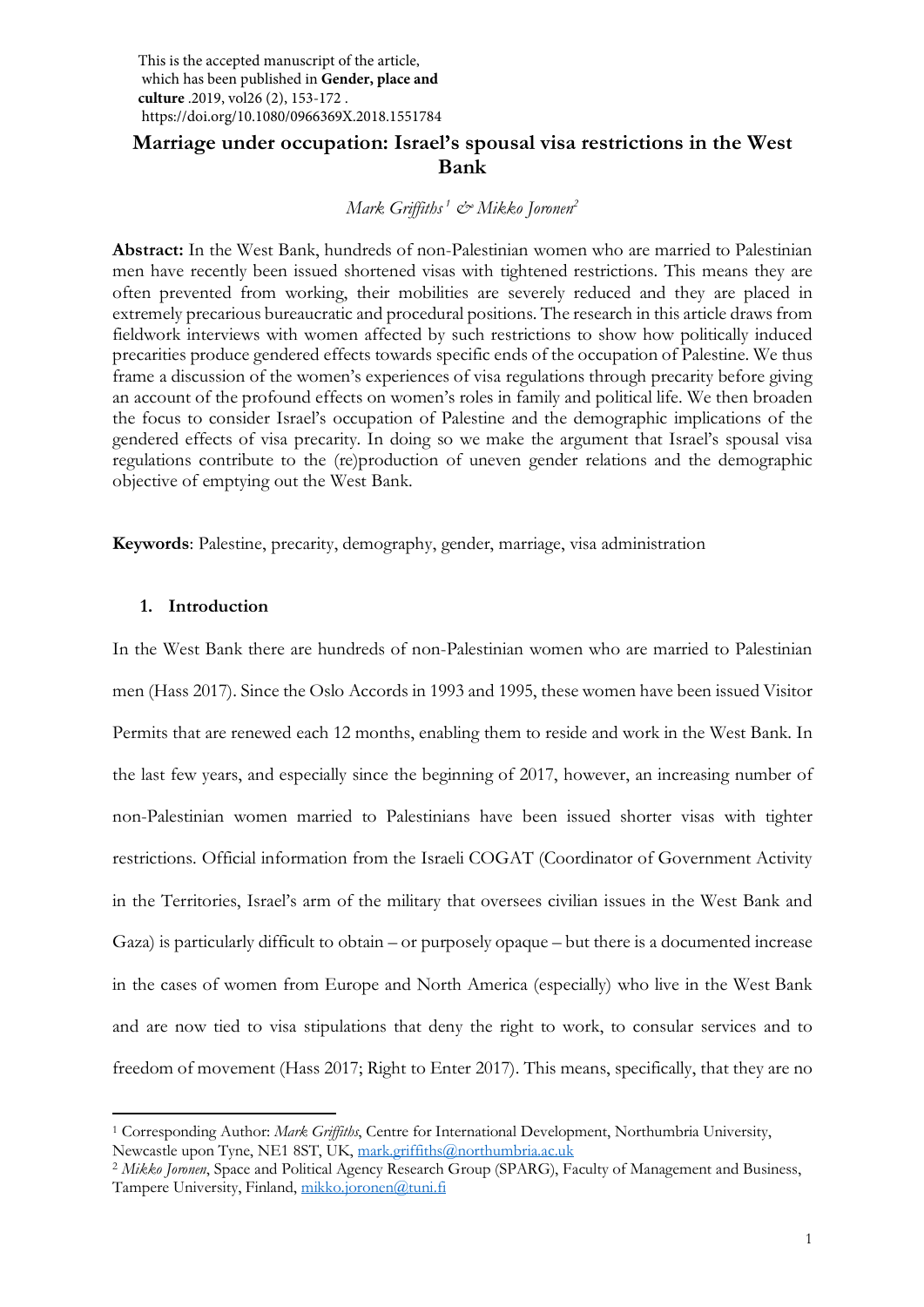longer allowed to travel through Ben Gurion, Israel's main airport, to visit family back home; they often cannot visit Tel Aviv or Jerusalem, not even to access embassies or consulates; they are denied permission to work and to drive; their everyday mobility through checkpoints is limited; and they face the continual and real threat of deportation or denied re-entry, and therefore the prospect of being separated from their spouses, children and friends. These recent developments have thus extended the precarity that is so common for Palestinians under occupation (see Harker 2012; Joronen 2016; 2017b) to citizens of other states on the basis of their marital status. In this article, we discuss the visa conditions of these non-Palestinian spouses as a particular way of inducing political precarities that has troubling and profound gendered effects to do with women's roles in family and political life.

Our focus on women from Europe and North America intends to complement scholarship on the non-Palestinian spouses from neighbouring Arab states, such as the many with Jordanian citizenship, or those with Israeli citizenship or Jerusalem residency and affected by the 'Citizenship and Entry Law' (see Shalhoub-Kevorkian 2012; 2015, 47-52). The spouses in these circumstances face a different set of legal restrictions that constitute an equally pernicious strategy of intervention in Palestinian political and social life. For the women included in this research, the threat of expulsion is at the centre of the condition of precarity. To be explicit, it is not our intention to examine the cases in a way that emphasises "Western" experiences of the occupation over "Palestinian" ones, but rather to hold the two together to deepen our understanding of gender under occupation. Israel's restrictions on visas for European and North American citizens is hence seen here as yet another route to govern the occupied population and to subjugate Palestinian life in the West Bank. To expand on this, we thus consider the gendered effects of visa restrictions in the wider context of Israel's 'demographic war' on the population of the Occupied Territories (Faitelson 2009), evidenced in a long history from the ethnic cleansing of Palestinians in 1948 and prevention of the Right to Return (Pappé 2006) to the contemporary presence of 600,000 settlers in the occupied West Bank and East Jerusalem and ever-stricter residency and building regulations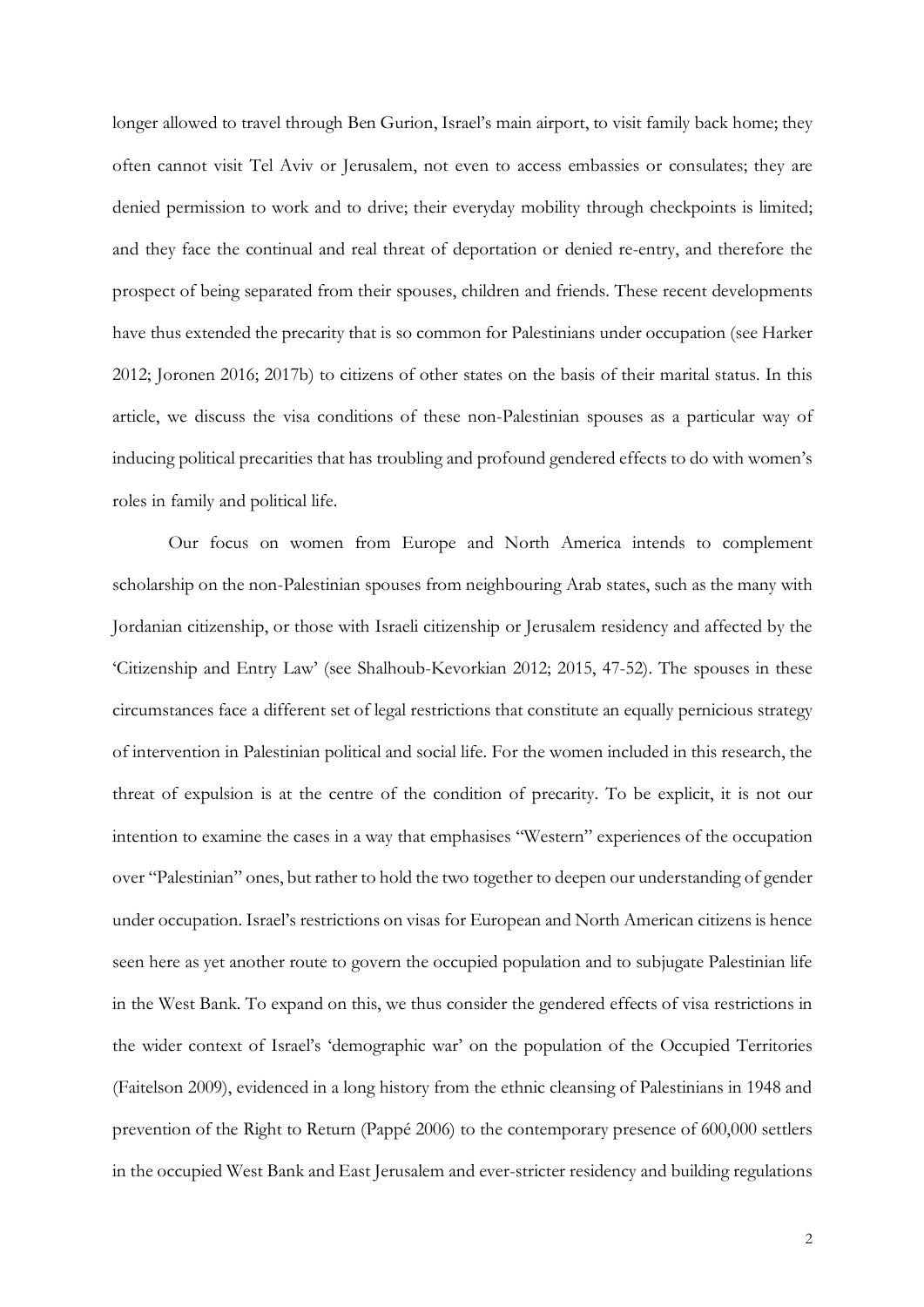for Palestinians (Jefferis 2012; Joronen 2017a). As a further pre-emptive corrective, our focus solely on women reflects the fact that the vast majority of non-Palestinian spouses in the West Bank are women. What unites all of the cases we discuss here is the difficulty to obtain visas over the past 2-3 years, with most of the cases reporting a marked further tightening of restrictions from the beginning of 2017. We return to these correctives in the concluding section of the article to indicate future lines of inquiry for research on precarity in the occupation of Palestine.

The research here is based on 15 in-depth interviews: 10 with women of either European or North American nationality who are married to Palestinians; three with Palestinian men married to non-Palestinian women; one with an activist involved in 'Right to Enter' (www.righttoenter.ps); and one with a Jerusalem-based lawyer who, at time of writing, is working to represent such women in Israeli courts. For anonymity, all of the names we use in the discussion are pseudonyms and we name only broad geographic areas. Focusing on the interviews, the main objective of this article is to show how politically induced precarities in the cases of non-Palestinian women married to Palestinians produce gendered effects towards specific ends of the occupation of Palestine. The article proceeds in three main sections. In the first, we frame a discussion of the women's experiences of the new visa regulations through precarity, making the argument that the restrictions place women and their families in extremely precarious bureaucratic and procedural positions. In the second section, we draw on interviews with women and their husbands to discuss the profound effects on women's roles in family and political life. A third section considers the demographic implications of visa precarity and gendered effects. In doing so we make the argument that Israel's spousal visa regulations contribute to the (re)production of uneven gender relations and the demographic objective of emptying out the West Bank. We close with reflection on the contributions of the research and explicate future lines of inquiry that are indicated by the analysis we present.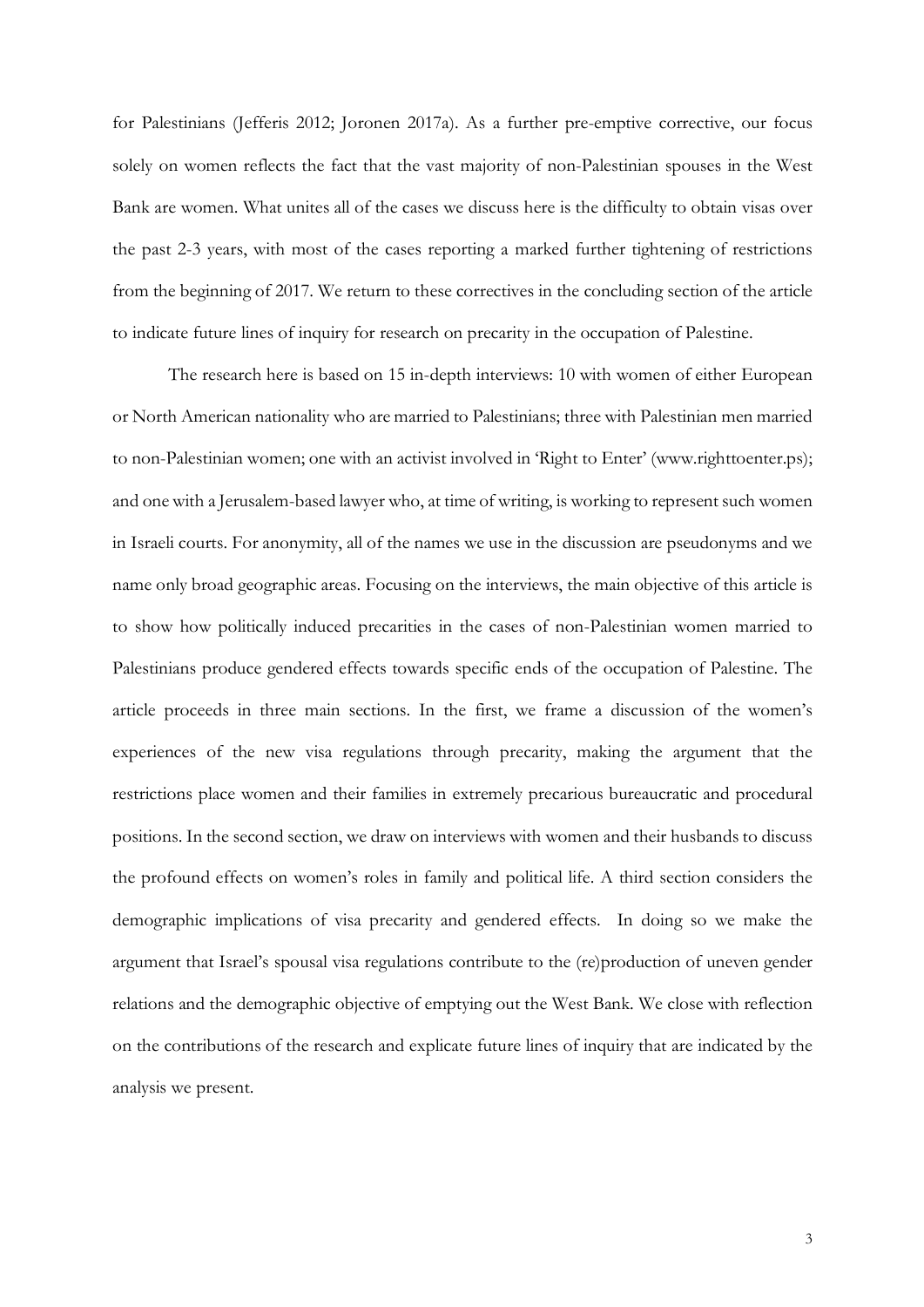#### 2. **Slow-motion government, bureaucracy and precarity**

Scholarly interest in precarity has grown especially since Judith Butler's (2006; 2009) novel elaboration that moved beyond discussions of precariousness in the context of post-war capitalism (Kearns 2013; Rose 2014; cf. Standing 2011). Butler's reading of precarity as a 'politically induced condition' (2009, 25) has been of influence especially for geographers examining contemporary modes of governance in the Occupied Palestinian Territories (e.g. Harker 2012; Joronen 2016). For instance, attention has been focused on the role of threat and precarity in the widespread illtreatment of Palestinian youth by Israeli military personnel (Joronen 2016); the limits to and possibilities of resistance to the occupation (e.g. Falah 2004; Griffiths 2017; Hammami 2016); and the manifold 'slow-motion' bureaucratic means by which the Israeli Civil Administration maintains Palestinians' precarity (Berda 2017; Joronen 2017b). In the context of families and the occupation of Palestine, scholars have further documented how Israeli officials construct the Palestinian family as nuclear so as to make surveillance more effective (Zureik 2001, 219), and the ways that family members of each household are frequently photographed and mapped by the Israeli Army (Huss 2017). Additional work has identified the family as the locus of the more extreme forms of colonial violence, from house demolition and deportation to collective punishment, checkpoint restrictions and denial of reunification (Griffiths and Repo 2018; Shalhoub-Kevorkian 2012). Across these literatures there is a keen sense that the framework of precarity enables a thoroughgoing critique of this late period of occupation that is characterised more and more by a 'combination of slow and offsetting regulatory, legal and administrative practices, which retain (and thus produce) the precarious spaces of everyday Palestinian life' (Joronen 2017b, 1000; see also Berda 2017).

In the more specific context of precarity and women's roles in the family, Christopher Harker's writing has shown convincingly how "the Palestinian family' is enmeshed in patriarchal, state and colonial forms of power and violence' (2012, 854) and is thus a site where 'heightened exposure to precarity [is] experienced – particularly by female family members' (2012, 861). There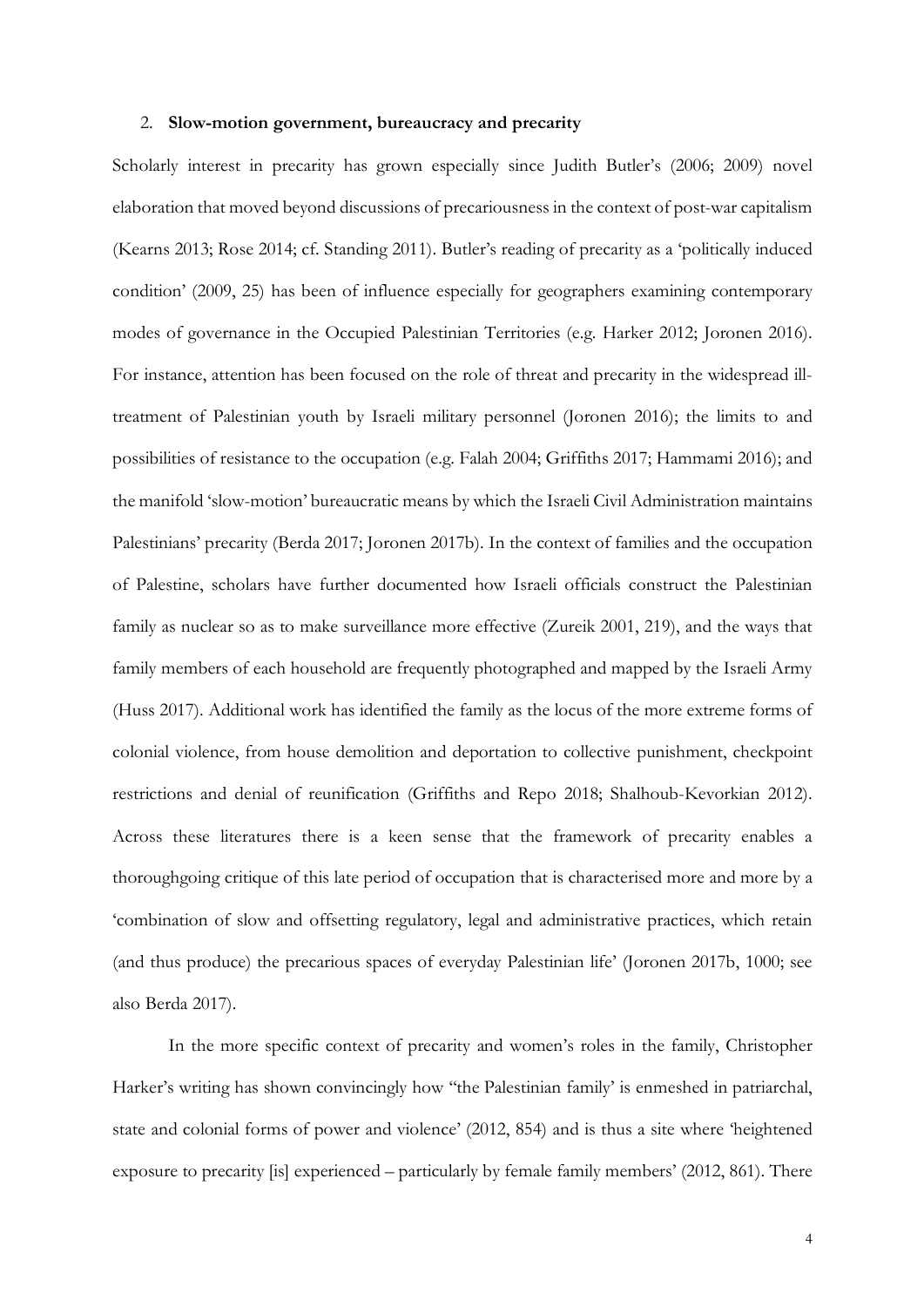remains, however, little existing research on cases where one of the spouses is non-Palestinian. A notable exception is an Israeli government-funded study on 'Intermarriages between Western Women and Palestinian Men' that argues 'patriarchy and East-West power relations affect mainly the women, having to face marginalisation on the basis of their gender and their foreigness' (Roer-Strier and Ben Ezra 2006, 41). The researchers argue further:

The [Palestinian] environment is embedded with cultural symbolic boundaries that keep the foreign wife outside the cultural group … the wife, as a woman and a foreigner, is not entitled to make any family decision independently from the in-laws. She has to rely on her husband, thus giving predominance within the couple to the man … [reproducing] gender in a patriarchal society (2006, 52).

Perspectives such as this place marginalisation solely in the hands of "Palestinian patriarchy", an undoubtedly extant category, but one that sidesteps the deleterious role of the State of Israel in the worsened conditions of foreign spouses living in the Occupied Territories. One of the interviewees in our research, Laura, a European woman married to a Palestinian man, was keen to point this out: "this is state-funded [research] to see how they can counteract … they've noticed that more foreign women have come here and are staying, and it's obviously bothering them and it's messing with the demographic, with the status quo" (Laura). Laura's point is an important one and brings the imperative to situate consideration of "intermarriages" in the context of demography and status quo, and also to update analysis in the context of recent changes to COGAT policy towards foreign spouses.

For all the cases included in this research, there was a change in policy somewhere in the early spring of 2017 when, as Anna recounted, "the period of the visa got shorter, suddenly it was two months, [whereas] before it was a year". The same was true for Olivia in Ramallah: "they just suddenly started to give me two-month visas with no explanation, now it's down to one month". Sam, a prominent activist in family reunification struggled to pinpoint exactly when and why this change in policy took place: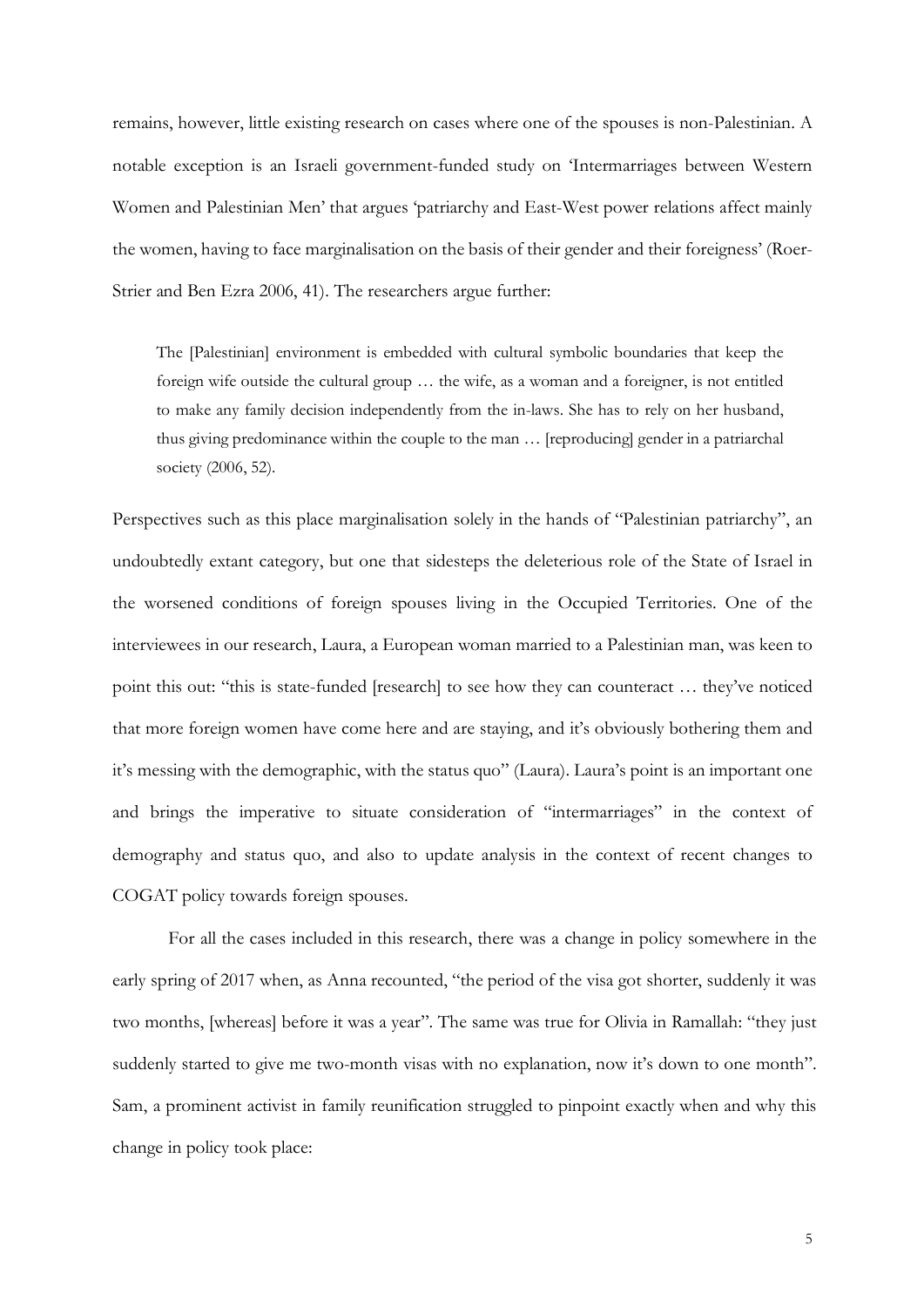No idea really, but I can speculate that given the Israeli decision to press forward with Trump in office. We know that the Israeli side hired 200 new staff person at the "Civil" - really *Military* - Administration that runs the occupation … We have been told by more than one source that with this addition of staff there is a renewed approach to be more controlling, and that has meant sloppy application of general occupation principles, whatever those are.

Sam established the Right to Enter campaign (see www.righttoenter.ps) during the Second Intifada when many foreign passport holders where threatened with expulsion. While he admits that he has "no idea" when the restrictions were tightened, he told us that the campaign has been quiet for the past years, until the beginning of last year (2017) when "a large number of cases came forward about these shorter visas".

From our interviews with women affected, many (such as Anna and Olivia above) had found few problems until 2017, while for others, such as Nicole, the recent restrictions compounded a longer legal process over the last two years:

I didn't get a response and usually it takes two weeks and then after two months or something I got a response that said "your visa was denied, you get a one-week visa" and they attached a paper saying to leave … so I contacted a lawyer and opted for an appeal and that's been going for 2 years now, over two years.

There was no explanation given to Anna, Olivia or Nicole – nor was there to any of the other women interviewed. Instead, a common experience for all was a familiar practice of a both convoluted and opaque processes and regulations set in place by COGAT. Nicole went on to further explain her experience of these bureaucratic processes:

… so the court sets a date, then the Israeli side asks for an extension of the deadline because they're not ready and then it just keeps going. There was a deadline on XX October [2017] but then they postponed, so now I don't even know when the new deadline is ... I just got this oneweek visa, but after it had travelled from Beit El [a settlement close to Ramallah where COGAT's headquarters are situated] to Bethlehem [then] to my house there were three days left on the visa, two of which were Friday and Saturday where Israeli offices are closed. It was incredibly stressful.

Other interviews were marked by similarly Kafkian bureaucratic processes: Susanna, a European citizen, recounted: "when you sign something with the Israelis, you have absolutely no idea what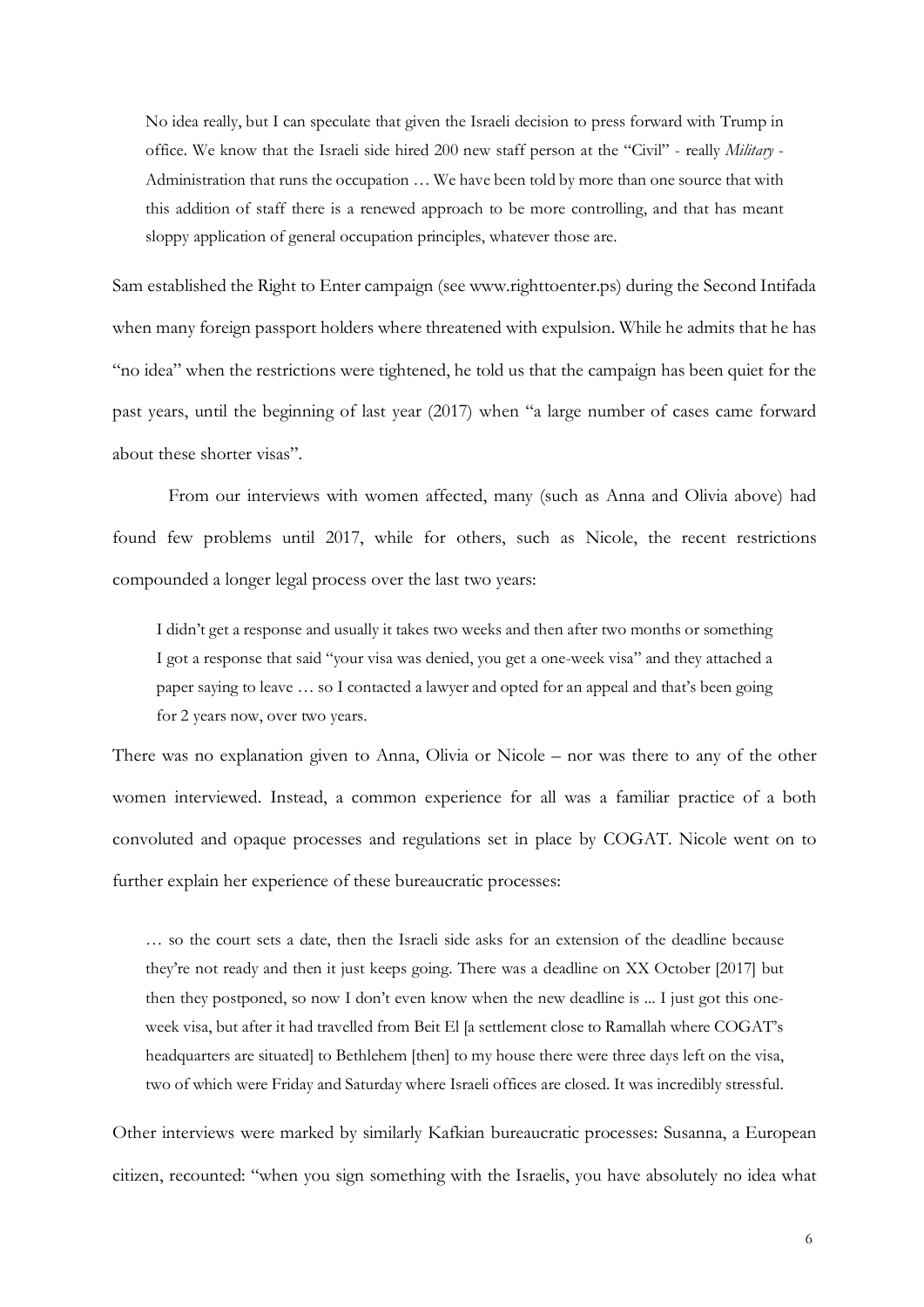are the consequences of that signed document ... I'm afraid if I don't sign they're going to tell me to go home, that I can't be here without visa"; while Silvia commented sardonically "they make up weird rules that they pull out of their ass! It's a stupid and frustrating game". Perhaps most starkly, in an interview with Noam, a Jerusalem-based lawyer who represents a number of the women (some also included in this research), perceives this opaqueness even from his position as a Hebrew-speaking practitioner in law who specialises in familial rights in West Bank: "that's the idea, it's always difficult to get information, they don't want you to know what the next move is, it's always the same".

The accounts so far evidence how the spouses are subject to an opaque form of bureaucratic precarisation, where rights and routes to appeal are unavailable and/or opaque to visa applicants. This is a familiar instrumentalisation of the permit regime, which logic Yael Berda aptly describes as 'effective inefficiency' (2017, 35). On the one hand, such bureaucratic processes mobilise the 'power of waiting' (Joronen 2017b, 995), or the dominating ability to 'steal time' (Peteet 2017), while on the other they obscure themselves out of view in a 'tortuous obstacle race' where 'nothing is transparent' (Machsomwatch 2004). As the human rights group Machsomwatch further notes: 'not only is the arbitrariness deliberate, the inefficiency of the system is built in too' (Machsomwatch 2004, 5; see also Berda 2017; Tawil-Souri 2011, 11-12). Such opaque and purposefully inefficient, often slow-motion governing can distribute precarities in manifold ways: prolonged procedures ensure precarious conditions among the governed prevail (Auyero 2012); or they constitute shallow ways of recognition without ever removing existing precarities (Joronen 2017b). They can also embroil subjects in limbos of precarising managerialism, where everything is under constant change and confusing reforms (Povinelli 2011) and they can create complex combinations of zones under different permit regimes (Berda 2017). In all cases it is the procedures themselves that impose, constitute, maintain, install and promote precarious conditions among governed populations.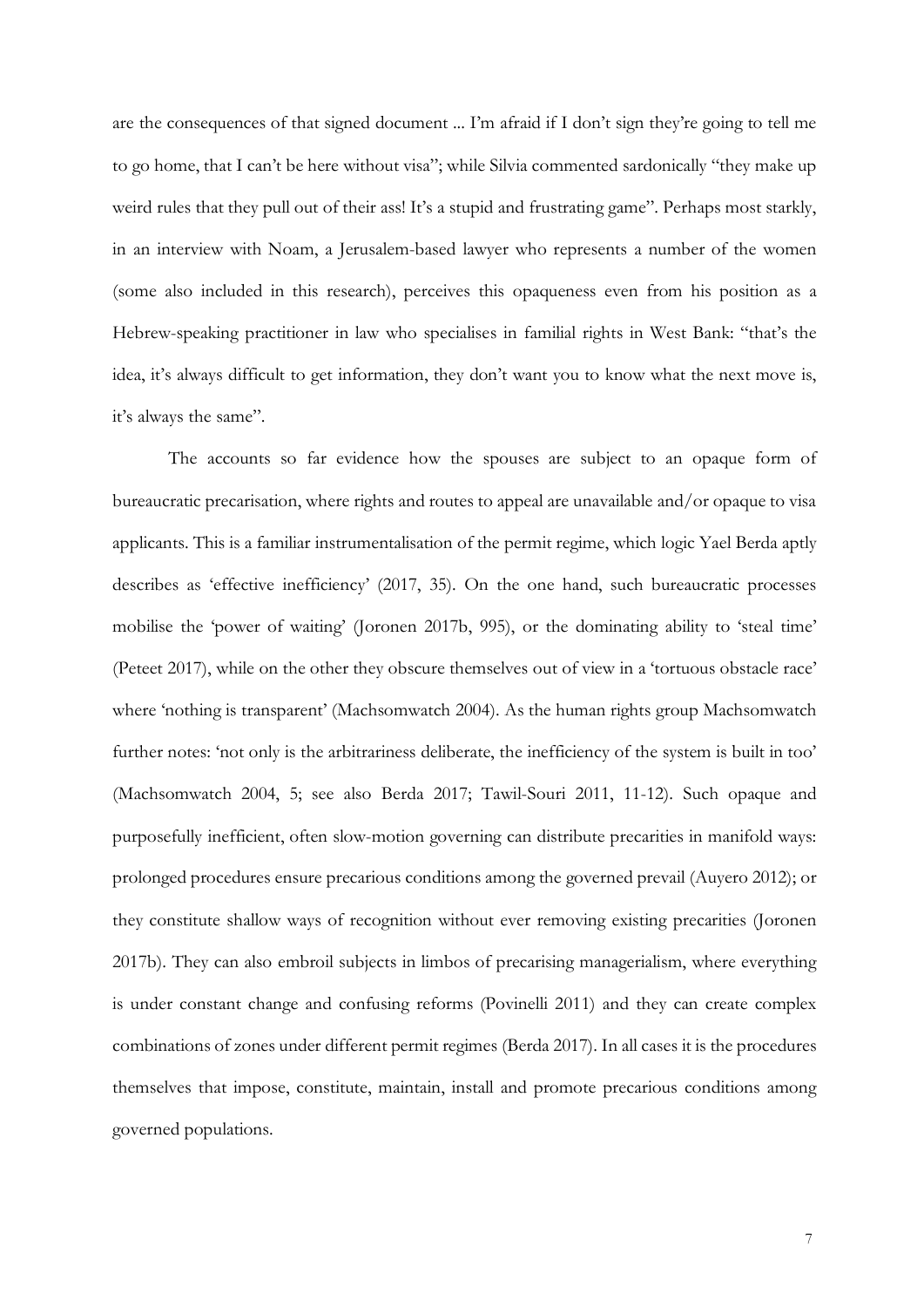In the cases of the women we interviewed, the corollary of such practices of opaque and slow-motion governing is that they are placed in situations of quite extreme precarity, often waiting for court dates and renewals with no or little recourse to legal or consular advice. Specifically, although the slow-motion processes may allow non-Palestinian spouses to stay, the fact of being in the middle of ongoing processes induces a particularly stressful form of precarity. Nicole explicates her experience of this:

The only reason I can stay is that my case is in court because I don't have a visa. I have a paper that's in Hebrew because it's issued by the court, so I don't pass through checkpoints, because I don't have a visa, but I have the paper from the court but they don't accept it but they should as my lawyer said, but if they don't like it, you spend the rest of the day in a police station so I don't use that particular checkpoint… if they don't like it, they can detain me, they can do whatever. I can't leave. I haven't seen my family in [Europe] in over two years because I can't leave, or I can leave but then I can't come back … I have an official agreement but are the Israelis good at sticking to official agreements? No. It's so stressful.

There are two immediate observations here. First, Nicole's documentation presents quite a number of frankly confusing conditions where she may or may not be allowed to pass through a particular checkpoint depending on whether they (the IDF soldiers) "like it" or not, and the repercussions of such arbitrary validation are great: Nicole could be detained and/or refused re-entry. Second, Nicole emphasises the frustrating nature of the processes where the stealing of time, opaqueness and arbitrariness exposes her to the affectual harm of stress, fear and anxiety. This was a recurrent theme across the interviews, with Laura providing a particularly vivid account:

It's all changed in the past 6-7 months … if I'd been asked 3 years ago it would've been different … they're making it impossible to live here … [we're] trying to piece together what the regulations are via word-of-mouth, we don't have any official information on what the regulations are. Nothing is ever written down, so it's difficult to challenge anything - are these rulings coming from a particular army major, or are they codified in law? We have no idea what they are.

The opaqueness has brought, Laura continues, "a very new feeling" of being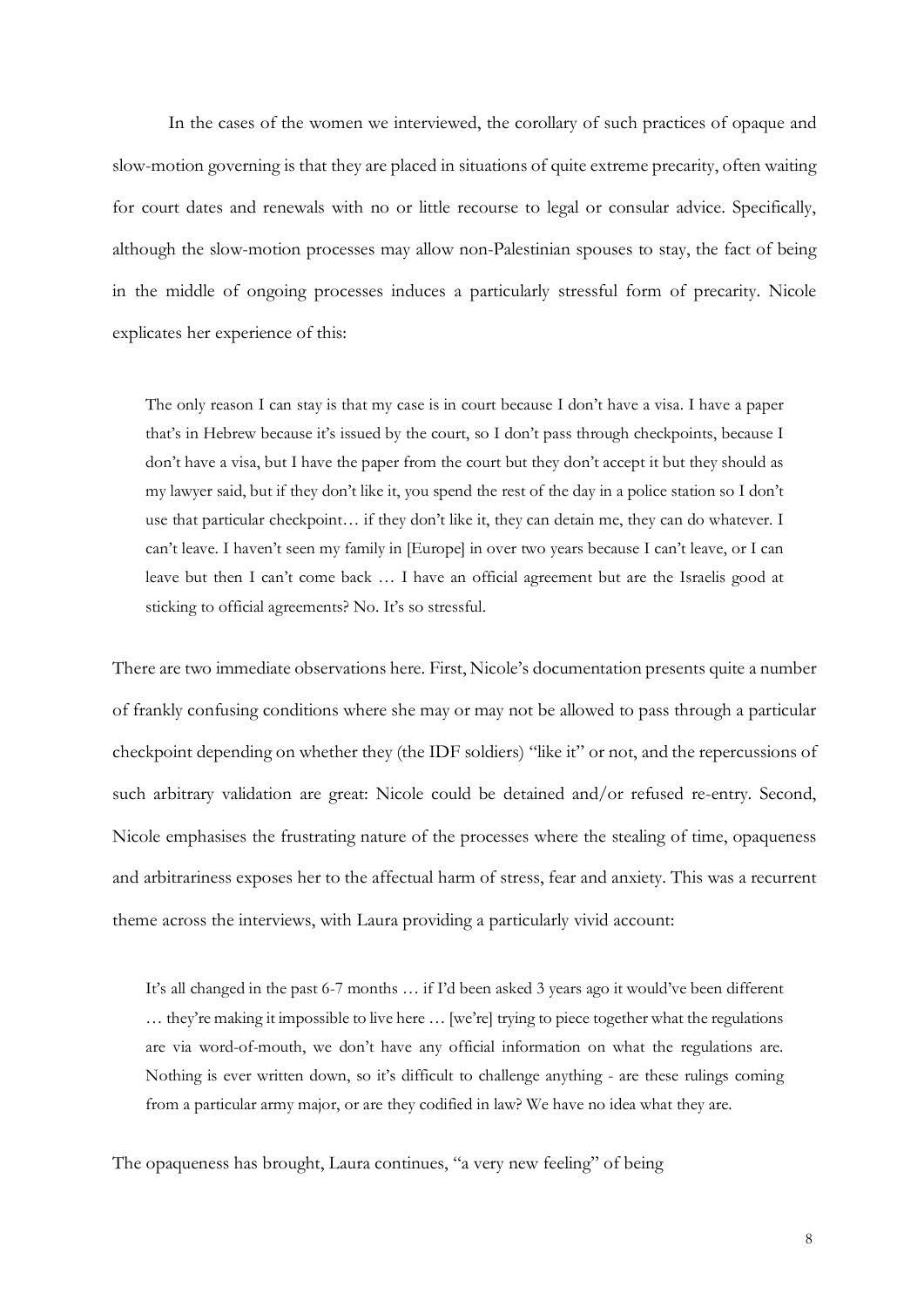always left on tenterhooks … this constant fear of "am I doing something wrong?" "are they going to separate me from my kids?" It's just, it creates a culture of anxiety and fear … Paranoia because you don't know what they're doing with your information.

The bureaucratic tenterhooks, evidently, induce "anxiety and fear" at being made visible not simply as precarious - for precariousness is common to all subjects (Butler 2009, 14-25) - but as exposed to violence in the form of loss of home, (enforced) estrangement from partners and children, and the hampering of movement to, from and within the West Bank. In short: without the requisite visa, these women are subsumed under precarities of being at constant and anxious risk of losing contact with and access to their home, partners and children. We now turn attention to the effects of such precarity on women's roles in family and political life.

#### 3. **Visa precarity and women's roles in family and political life**

We were privileged to hear in-depth, and at times upsetting, stories from the women interviewed. For all of them, the restrictions around movement and employment have brought about conditions in which the home has taken on a different meaning. In Laura's case, to meet the conditions of her visa means "staying at home, being the main parent, whether that's what we want or not, we don't have a choice", while for Katie: "I either work 'unofficially' and worry all the time [about breaking visa restrictions], or I stay at home and end up doing the housework". Without ability work, home thus becomes a more prominent locus of the women's lives and, tellingly, not a place of retreat or relax but one that is more closely associated with domestic and maternal labour. This is felt not only by women such as Laura and Katie, who are married to West Bank Palestinians (who thus cannot travel to Jerusalem), but also by their friend, Hanneke, who is married to a Palestinian with Jerusalem residency (and therefore faces a different set of restrictions based on the notorious "Center of Life" residency law, see Jefferis 2012; Al Jazeera 2018), and thus feels isolated because of their respective restrictions on movement: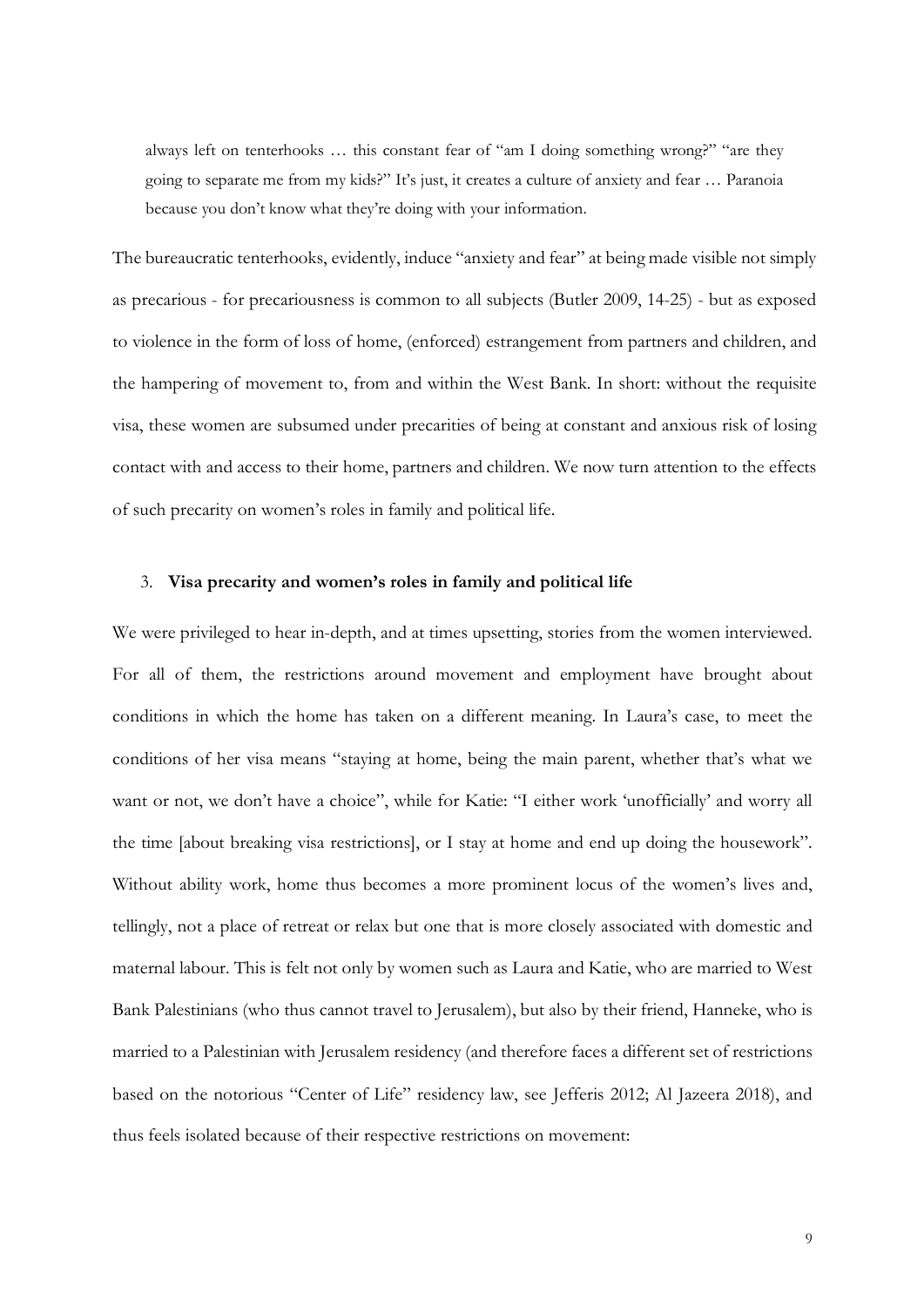I wish we could live in Beit Sahour [Bethlehem], close to our work and close to our friends. My friends cannot cross the checkpoint so in the evening after I put the kids to sleep, I do not have anybody who can come visit me and I stay home alone most of the time cause [my husband] works until very late.

Hanneke cannot move her family to Bethlehem district because then they would be risk losing Jerusalem residency and the relative freedom of movement that affords (for instance, they can use the airport in Tel Aviv). Nonetheless, she is restricted from being closer to her friends, as they are restricted from visiting her. The result, predictably and understandably, is that there is no other way but for her to take on the domestic labour and remain at home alone while her husband works late. The visa restrictions in these cases thus tie women to motherhood in a specific way by necessitating that they take on the role of primary care giver and they order gender relations in households along the lines of mobility, financial (in)dependency, work permits and parental responsibility.

One case in particular stands out on this theme. Susanna spoke at length, focusing specifically on the tensions that arose in her family household when her baby was born: "it's totally one thing when you're just a couple, you can handle, you know, sirens and soldiers and whatever, but once when you got a child it changes everything so you just want to protect your child as a mother as much as you can". Susanna thus centres the "sirens and soldiers" of the occupation as the main source of concern in her early, pre-married, pre-motherhood life in the West Bank, but this changed on the birth of her child:

We got married and immediately had a child and for the visa shouldn't work and so I found myself very frustrated and screaming at my husband like "you see, you brought me here and I'm just like a housewife, and now I'm just. . . !" but then you realise it's not him, it's me, it's my decision and that I have to deal with that and deal with the occupation

Of particular note here is that the occupation is no longer most prominent in the form of "sirens and soldiers" but in the more bureaucratic form of her visa and the condition that she "shouldn't work". As a consequence - though in the end Susanna is careful to direct her anger and criticism

10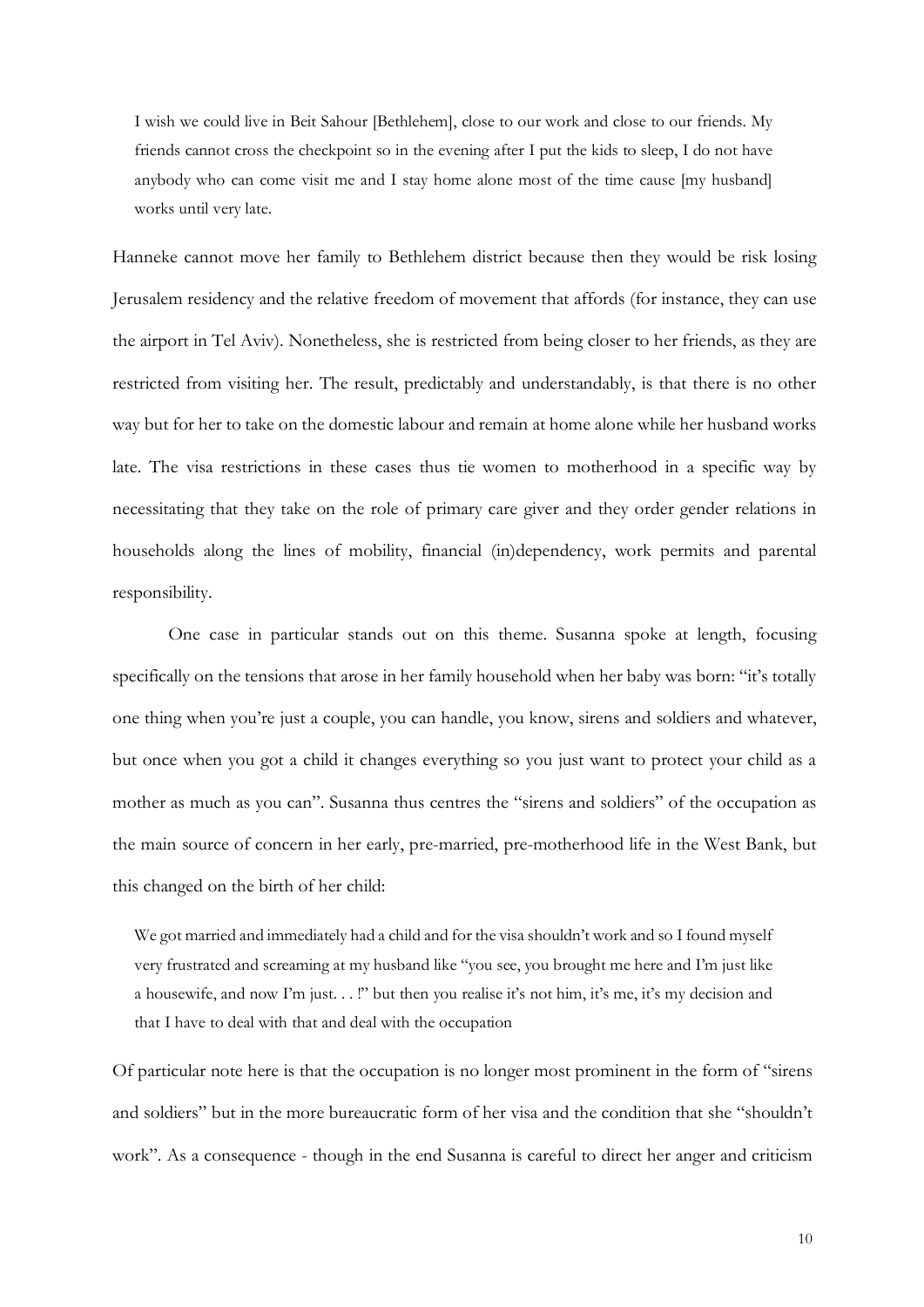at the Israeli occupation and the restrictions it has placed on her - it is clear that, to borrow Susanna's phrase, in "deal[ing] with the occupation" she has to deal also with the tensions it has brought to her marriage and home life. This is centred, she continues, on her anxieties around becoming "just" a housewife, a role that has brought genuine conflict to her sense of self:

I am frustrated, I don't have a job, I don't have my own source of income … if I can't find a job, I can't stay here, I can't… even if I start to love this place more and people generally but it's hard, I need my freedom, meaning I want to work I want to be a mother but I'm not only mum and a housewife, I need a job …

Susanna thus broaches explicitly the gendered implications of the restrictions, stating clearly that her identity has been reduced – or limited - to motherhood and housewife. To put it in few words: to adhere to her visa conditions, Susanna must take on the role of a subordinated and financially dependent woman.

Part of such a role, as Susanna makes painfully clear above, is not only the structural positioning of women as homemaker and housewife, but also the frustration that "I'm not *only* a mum and a housewife". In fact, this restricted role was not only frustrating for Susanna, but the source of quite profound psychological consequences:

having a job is crucially important, it's not only that you're financially independent but also it makes it easier to survive the occupation, otherwise you're just going to sit in the house and to think of every day bad things that are happening around you … psychologically, that's the thing that scares me the most more than any physical obstacle they put on us. Those things you can somehow manage, understand, comprehend - but psychological pressure that they are putting on people here… it's just terrible, it's disgusting, it's disgusting!

Susanna's frustration and psychological torment were felt also in the similar case of Sandra, European citizen whose visa problems stretch back three years when COGAT refused to register the birth of her son. Sandra talked at length of how this impacted the relationship with her children and her "competency as a mother"

I received an injunction to leave Israeli soil immediately. The problem was, my son – about three months old at the time – did not have any legal status that would have allowed him to get any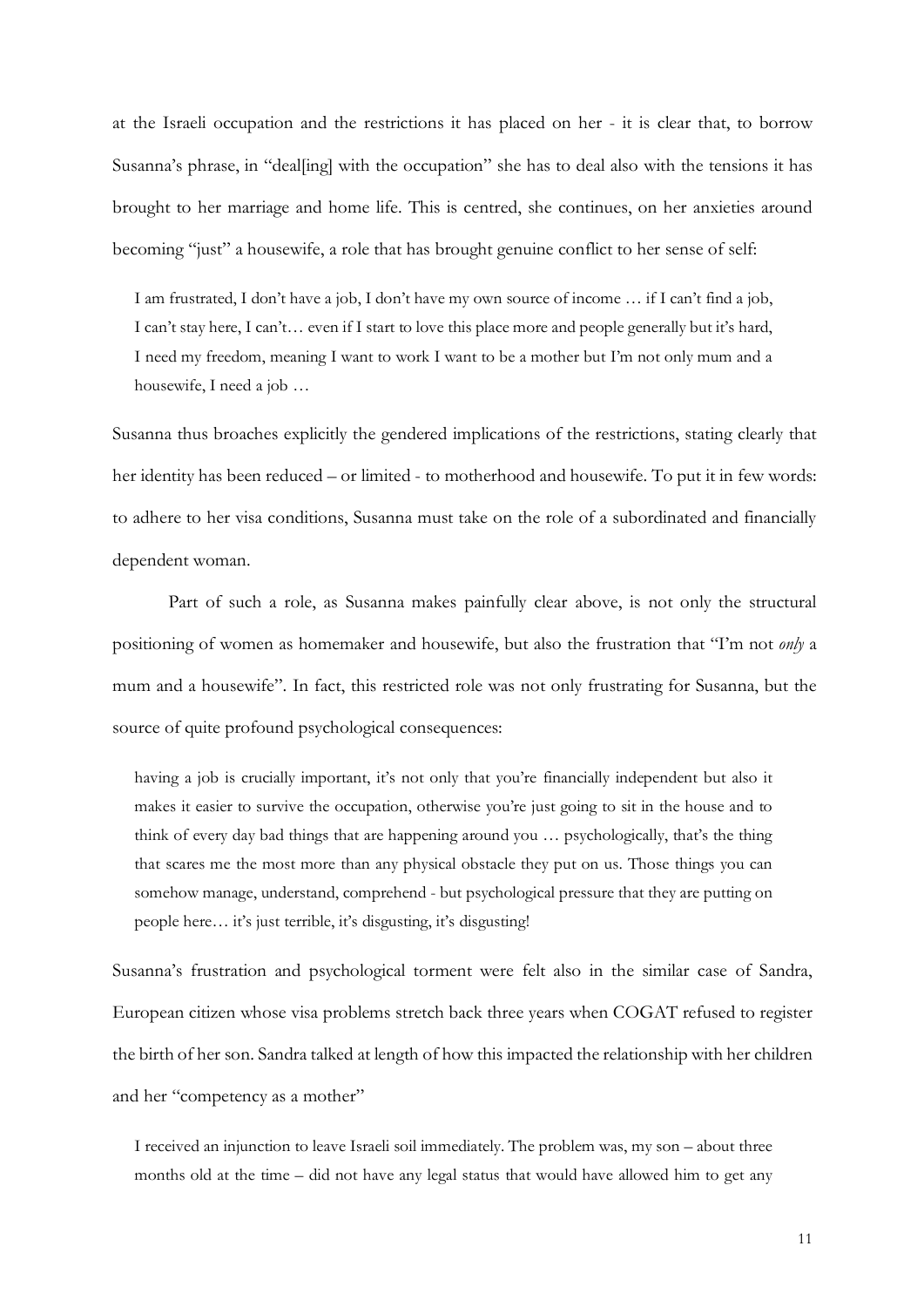kind of travel document. [This] has had a huge impact on my ability to be the mother I wanted to be for my kids, in particular my first-born

Sandra then described in detail how her son's undocumented status meant he spent the first years of his life "with a mother who, at times during those two years, was barely hanging onto her sanity. The stress and the anxiety this whole situation caused me, he bore the brunt of it". Sandra's account, as can be detected, was open and heartfelt, we quote the following in full (with permission) to illustrate her situation and the quite profound effects it has had on her and her family:

It clearly impacted negatively my ability to be the mother I wanted to be. My son soaked it all up like a sponge. At times I just didn't have the patience. Or I just didn't have the mental energy. Which was in turn a great source of guilt and more anxiety, it's a never-ending circle. I have learned to manage better, especially now that I have two kids. But the stress is still there and still having a huge impact. My oldest kid and I developed a very close – but not necessarily healthy – bond from being forced to come and go alone… For his first two years of life, I was his only certainty. He was separated from his Dad several times, including for longer stretches of time, without really knowing why. Up until recently, the simple fact of someone – even someone he had just met a few hours ago – leaving our home without saying goodbye to him specifically would send him into a fit of anguished tears that were definitely more than a simple toddler tantrum…

This is an upsetting account of how politically induced administrative precarities induce stress and how this contributes to the (re)production of gender roles. In these two cases specifically, the psychological effects of the women's visa statuses produces them as (or reduces them to) an emotionally fragile subject. This fragility, in turn, is inextricable from the way they have been positioned structurally as non-working, financially dependent subjects of the occupation, a subject position that is dependent on being a woman. The category of woman is thus gendered not by an intrinsically "feminine" heightened sensitivity to "psychological pressure", but by the impositions of her visa conditions. It is the conditions, then, that call forth 'a particular dichotomy of gender' where dualisms reproduce stereotypes: 'reason, order, culture and action are associated with maleness and are privileged over emotion, uncertainty, nature and passivity' (Peterson and Sisson Runyan 1999, 40). That the women – in particular Susanna and Sandra – are "pressured" (to use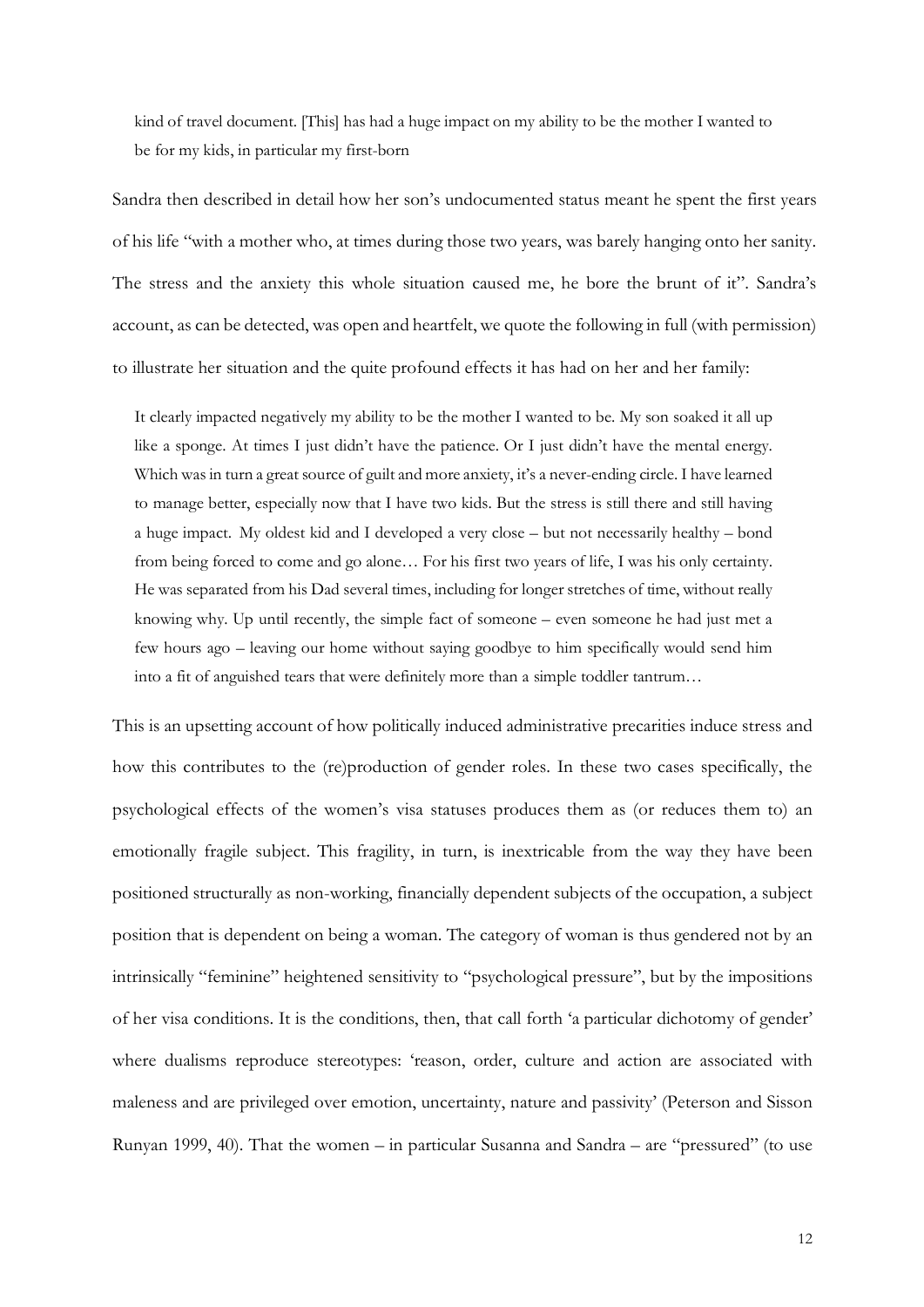a recurring word from the interviews) into emotion, uncertainty and passivity, evidences not only the ways that 'gender dichotomies (the *power of gender*) create social effects (the *position of women*)' (Peterson and Sisson Runyan 1999, 40) but, we would argue, vice versa: the social positioning of women buttresses the already-pervasive and harmful stereotypes that define and perform women's subordinated positions as emotional and psychologically affected subjects.

Contributing further to this is the way that the women's roles are shaped in political life. Many of the women arrived in the West Bank with well-informed political views. Two of them intended to stay short-term for a period of volunteering with the International Solidarity Movement, a Palestinian-led organisation 'committed to resisting the Israeli occupation of Palestine using nonviolent, direct-action' (www. palsolidarity.org). Two others came to the West Bank to work with NGOs that work with refugees, one with a Christian organisation, while the rest arrived to work as journalists or educators. For instance, Nicole recounted: "I came here volunteering and I was doing activism work but I had to stop because it endangers my visa … you know that you can't do certain things that will endanger your visa and … now I have stopped posting online". Previously, Nicole's work involved acting as a witness at sites of potential violence, such as checkpoints and refugee camps, documenting and disseminating information on military and settler violence. Now that she is threatened with expulsion: "I don't post anything even on social media, or privately". Silvia shared a similar story where "before I would go to demonstrations every week, both non-violent and, erm, *non*-non-violent – or ones that were disruptive – and would write my opinions [online]", after her visa became dependent on her marriage she "stopped, did absolutely nothing".

For Susanna, her experience of this was quite unnerving. Unlike Nicole and Silvia, Susanna came to the West Bank to study theology and did not consider herself an activist: "I never go to demonstrations … I just share from time to time things on Facebook and I started a blog, obviously they are afraid of everything". Susanna's activity on social media meant, she continues: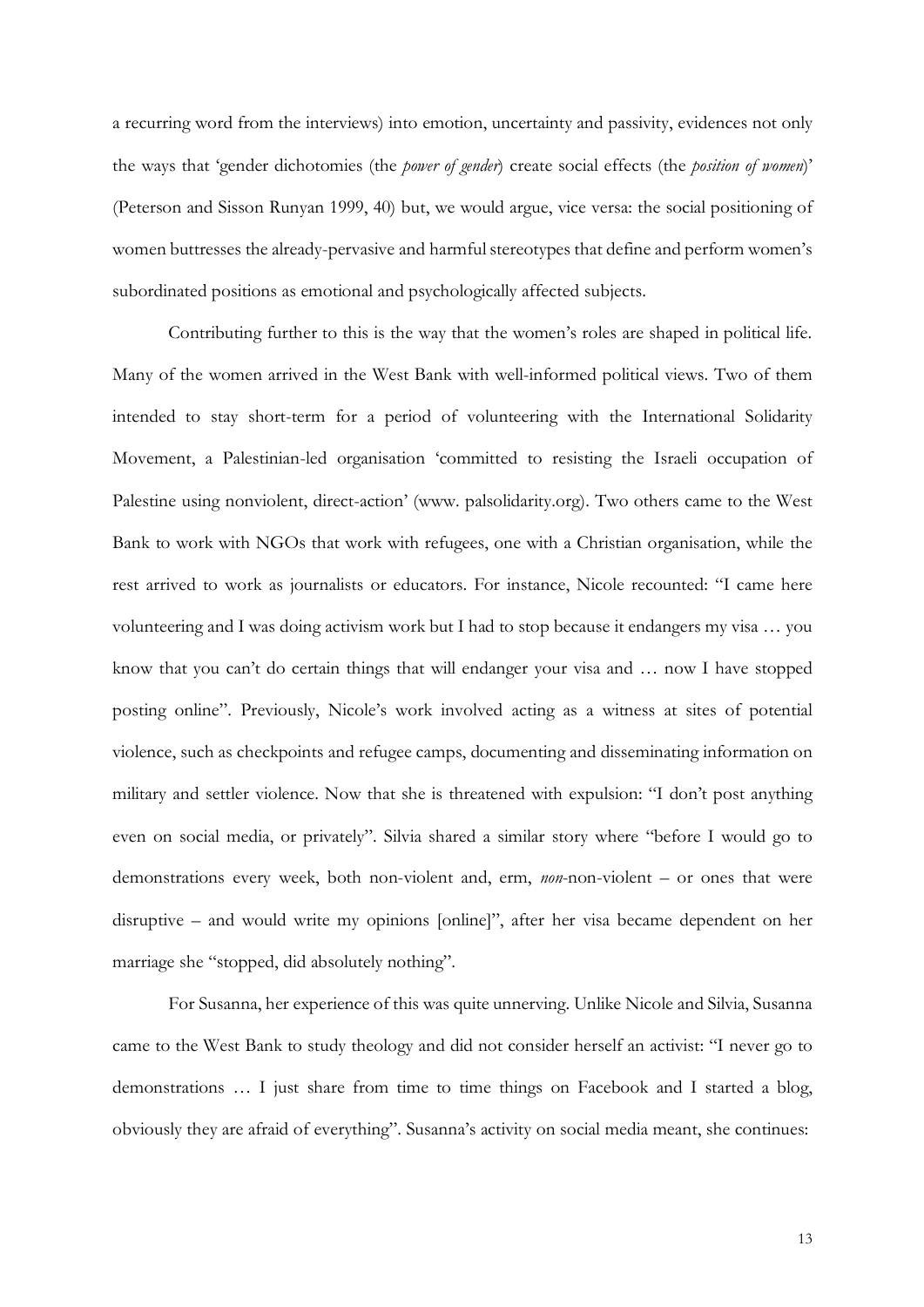It was written that I should be invited for an interview and I was *really* upset… I came home and I sat down and I was like "I'm going to write about what happened". I was writing a story for my blog and that friend of mine sent me a message and she was like "hey, just to let you know, you're an activist, there is a red flag" and I thought "*what the hell!?*". So I decided ok … I will not post anything, I will not share news or anything"

The prospect of interrogation, for Susanna meant she would not share details of her life in Palestine. Quite poignantly, she closed the interview by reflecting on her silence in terms of sense of self and her role as a mother:

I hate, I hate that they silence me. Now I'm in a position that I can't say [anything] because my visa depends on this. And now I have a child and they will kick me out if I become more active and it's hard not to share the truth it's hard to just shut your mouth and they are doing that really well?!

Adding a further dimension to the discussion of gender, here Susanna reveals something of the ways that the visa bureaucracy makes political voice irreconcilable with motherhood; the very conditions that necessitate a visa are those that simultaneously silence the political voices of women. Susanna cannot speak because her family can only remain together in the West Bank on the condition that she remains silent. Brought together, the cases of Nicole, Silvia and Susanna reveal something of how visa precarity has contributed the reproduction of the subject position of 'passive-silent woman' that delineates women's role in – and exclusion from – political life. Further silence, it is important to note, comes from a further four women who politely declined to be interviewed for this research, citing the fact that they did not want to jeopardise their visa applications.

As we mention above, we do not seek to deflect attention away from Palestinian forms of patriarchy, but we do wish to explore how such patriarchy is reproduced by the occupying administration. On this point, Laura makes an important intervention: "they're trying to take all of our rights and mobility away so that we are basically housebound. They don't want us to work, they don't want us to be able to drive, they don't want us to have much freedom of movement".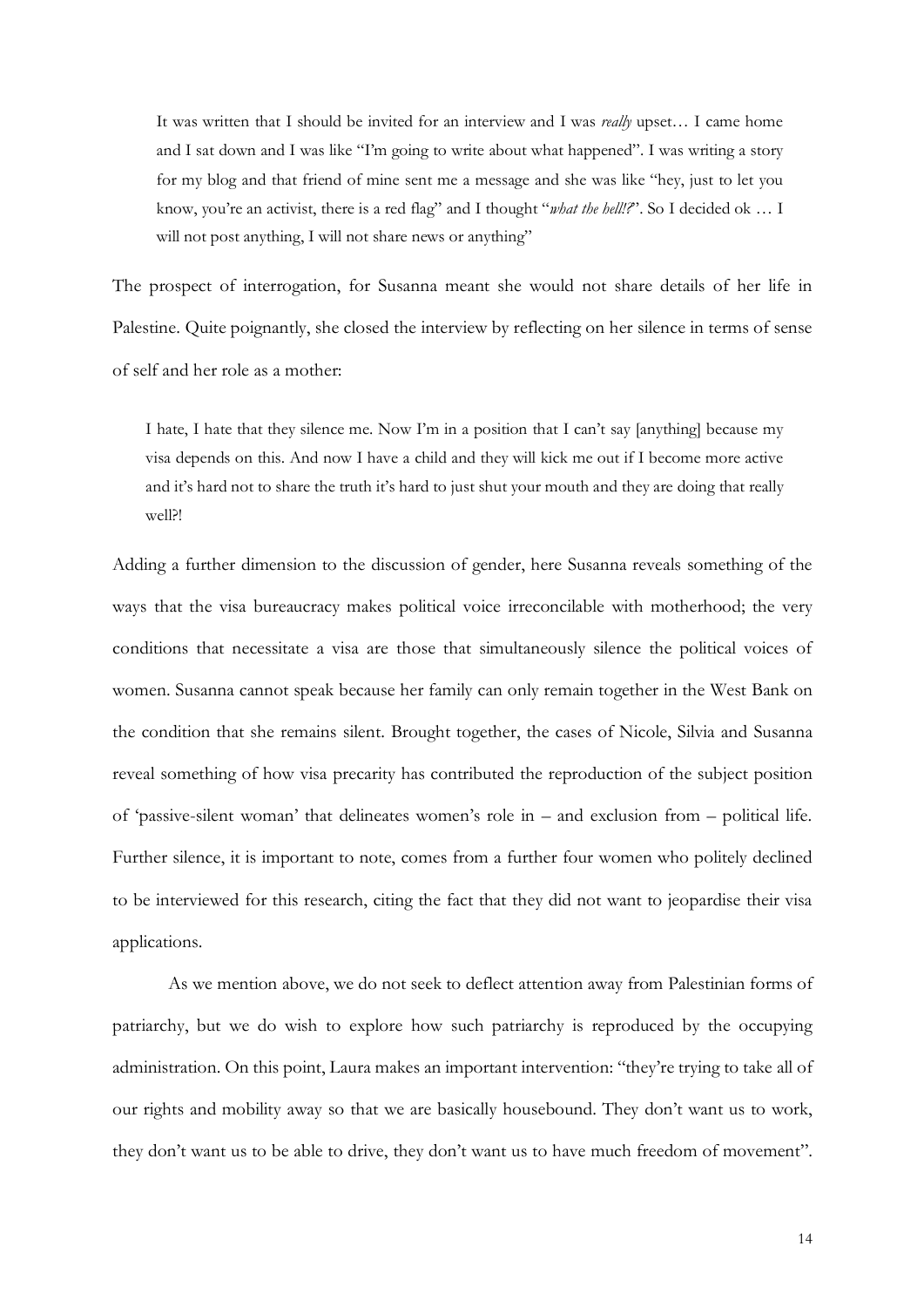Laura's repetition of "they" is pointed and directed, not at Palestinian patriarchal structures, nor at the Palestinian Authority, but at the Israeli Civil Administration whom she accuses of hypocrisy:

It's always about how Israeli society is "progressive" … to me it's ironic because the Israelis, especially when they're whitewashing their occupation, mention how Israeli society is so much better for women than Palestinian society. Israel likes to position itself as so big on women's rights and equality - that's basically what they're taking away from us is any such rights, having access to an income and the ability to travel around.

Laura thus makes the point herself of how the Israeli state plays a large part in the (re)production of patriarchy in Palestine. It can be argued from this perspective that the visa restrictions provide a structural complement to the discursive construction within Israeli political discourse that contrasts a progressive and modern democracy with a primitive, backwards and intolerant Palestinian 'other' (Puar 2011; Shalhoub-Kevorkian 2015). Part of this rests on the portrayal of women as the passive victims of "primitive' and 'brutish" (Löwstedt 2015, 210) or ""irrational and unpredictably violent" Palestinian masculinity' (Ryan 2017, 428). As the accounts here show, it is not the women who are tied to their homes because of the 'marginalising' function of Palestinian patriarchy (see Roer-Strier and Ben Ezra 2006, 41) but, in fact, it is the Israeli administration imposes patriarchal forms by shaping women's roles in family and political life.

The visa conditions thus tie precarity to gender in manifold ways and the accounts here evoke broader histories of the domestic and economic positions of women. For second-wave feminists, mothering was identified and examined as a key element in the 'sexual asymmetries in the social organisation of gender' in which the role of primary care giver ensures that women's 'primary location' is in 'the domestic sphere' (Chodorow 1978, 9-10). In this formulation, asymmetry emerges from the differentiating and hierarchical ordering of spheres: 'culturally and politically, the public sphere dominates the domestic, and hence men dominate women' (Chodorow 1978, 9-10). If there was a general and measurable (but tentative) gain for women's rights in the latter half of the twentieth century, it was the wider presence of women in the economic and political spheres. And though, quite obviously, this gain is not geographically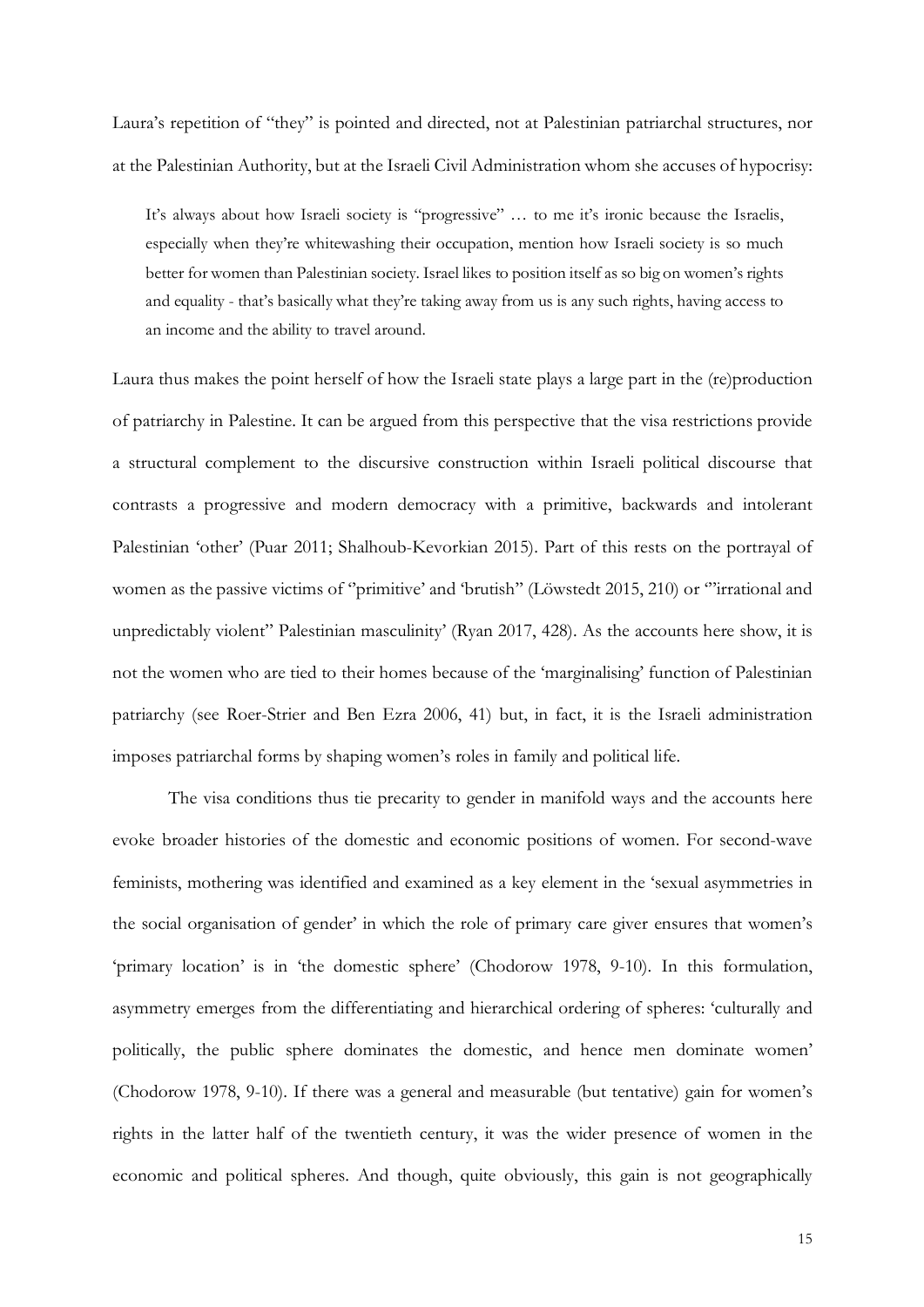undifferentiated, it is true that the continued existence and resistance of Palestine is in large part owed to the prominent roles women have taken in political and social life from the early formation of nationhood after the Balfour Declaration (Fleischmann 2003) and the Naqba (Peteet 1991), to the First Intifada (Jean-Klein 2003), Oslo negotiations (Sharoni 1995) and resistance to the contemporary period of increased militarisation (Shalhoub-Kevorkian 2009). This is not to dismiss the presence and violence of Palestinian patriarchy, but rather to highlight that Palestinian women's voices are strong and their struggles are historically tied to not only its "own" immediate patriarchy but also to that of the occupier: Israel has a long history of exploiting, violating and exacerbating already uneven gender relations within the Occupied Territories (Shalhoub-Kevorkian 2009, 13-16). The visa conditions must be considered in this context, that Israel's spousal visa regulations contribute to the (re)production of uneven gender relations in the West Bank.

## **4. Visa precarity and demography**

In this section we consider the gendered effects of visa precarity in the wider context of Israel's 'demographic war' on the population of the West Bank. This 'war' (see Faitelson 2009, 51) has taken on various fronts from the violent 'ethnic cleansing' of the Nakba and after (see Pappé 2006) to the more subtle juridical impositions to do with the Civil Administration and permits (Gordon 2008, 187-8), legal rights and citizenship (Yiftachel 2006) and demolition and 'zoning' in the expansion of Jerusalem (Chiodelli, 2012). 'Demographic competition' (Löwstedt 2015, 202-3) has thus developed in which women's bodies are put in the service of nationhood to (re)produce a Jewish or, alternatively, Palestinian majority (see Pell 2017, 137-9). In the context of this research, all of the women claimed that their current visa struggles are clearly linked with Israel's direct efforts and indirect desires to have them, and their families, leave the West Bank. Susanna, for instance, expressed her view of the Israeli administration as "excellent at making many internationals consider leaving", while Nicole explicated the link between stress and leaving: "the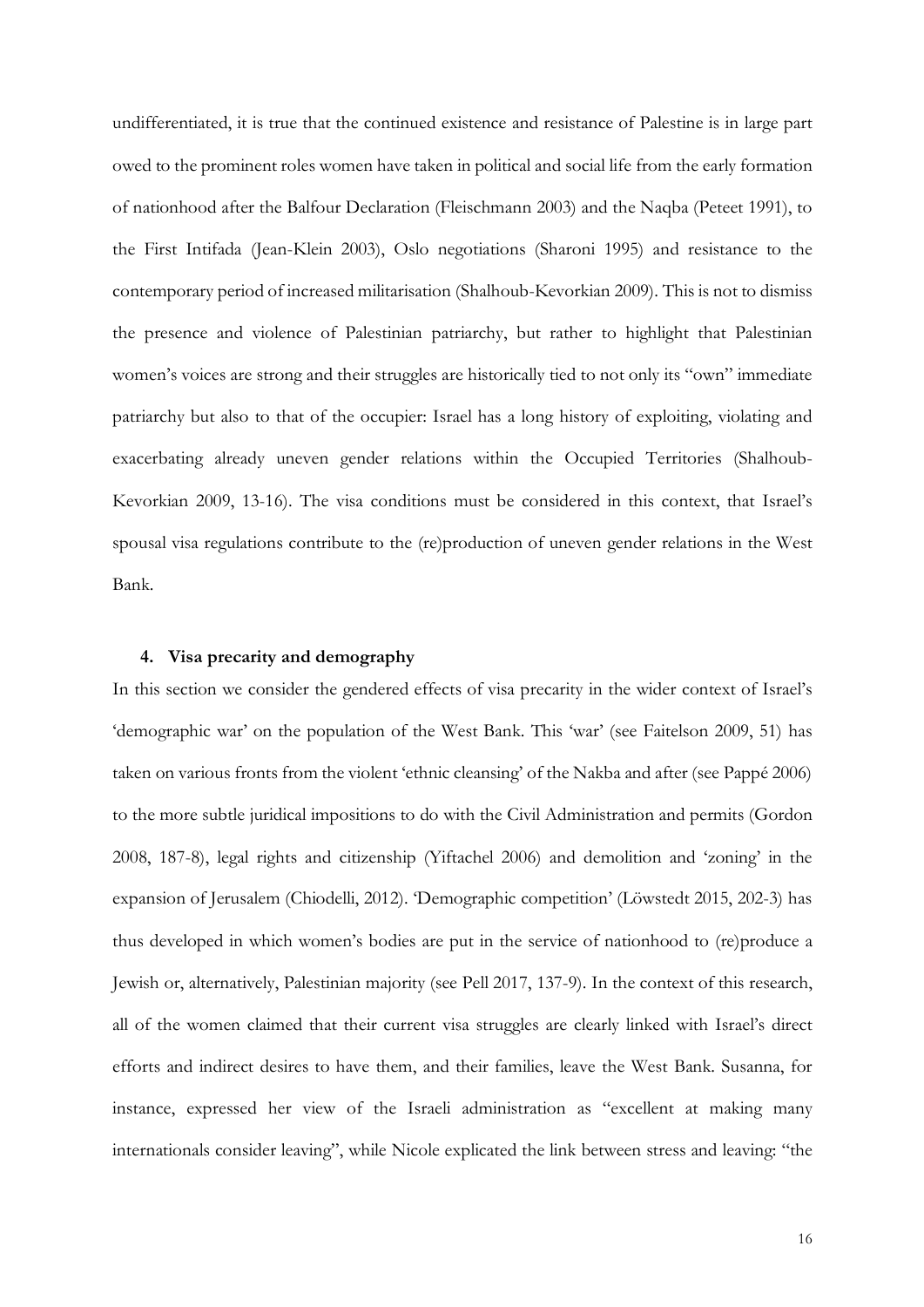whole idea of the visa process is very clearly [to] make people leave, let the internationals take their kids and leave Palestine... I guess they're succeeding, because it's so stressful". These opinions are not based on only speculation, both Susanna and Nicole were able to cite specific examples of women in their position who had either left or made plans to leave. Another European citizen, Sandra, was also able to provide quite strong evidence of a growing pressure on non-Palestinian women to take their families away from the West Bank. To register their marriage, she and her husband were given an appointment with the Head of Registry and Passports Department, Diana Ben-Haim, at the Civil Administration in the West Bank settlement of Beit El. Ben-Haim was talked about with some regularity by the women we interviewed and has been referred to in journalistic accounts of the visa regulations as "the poster child of the Civil Administration as it relates to foreign visas … People have begun to ask themselves whether a Diana policy or Israeli policy is being applied. But as far as we're concerned, she's an employee of the Civil Administration. It's the state of Israel's policies that we are worried about." (Right to Enter, cited in Mondoweiss 2017; see also Hass 2017). At the meeting, as is apparently common, the couple were separated for interview (and interrogation) and Sandra's husband, Abed, was faced with the following provocation-suggestion: "so, now that you married a [European] woman, you will take [European] citizenship and leave, right? Why would you stay here? There's nothing for you here, your life would be so much better in [Europe], don't you think?".

The effects of such explicit threat have been quite profound and have added to the anxiety that Sandra has felt during her prolonged (and recently intensified) struggle with visas. She reports that now:

We are considering our situation, moving to [Europe] … I am not sure how much longer I can stay illegally without this having a serious impact on my family … Yet, if we leave while my kids and I are illegal, my kids will be able to come back for visits, as tourists, with their Dad, but I will most likely be banned to return for life. And any hopes of my kids ever receiving a Jerusalem ID number would probably be gone.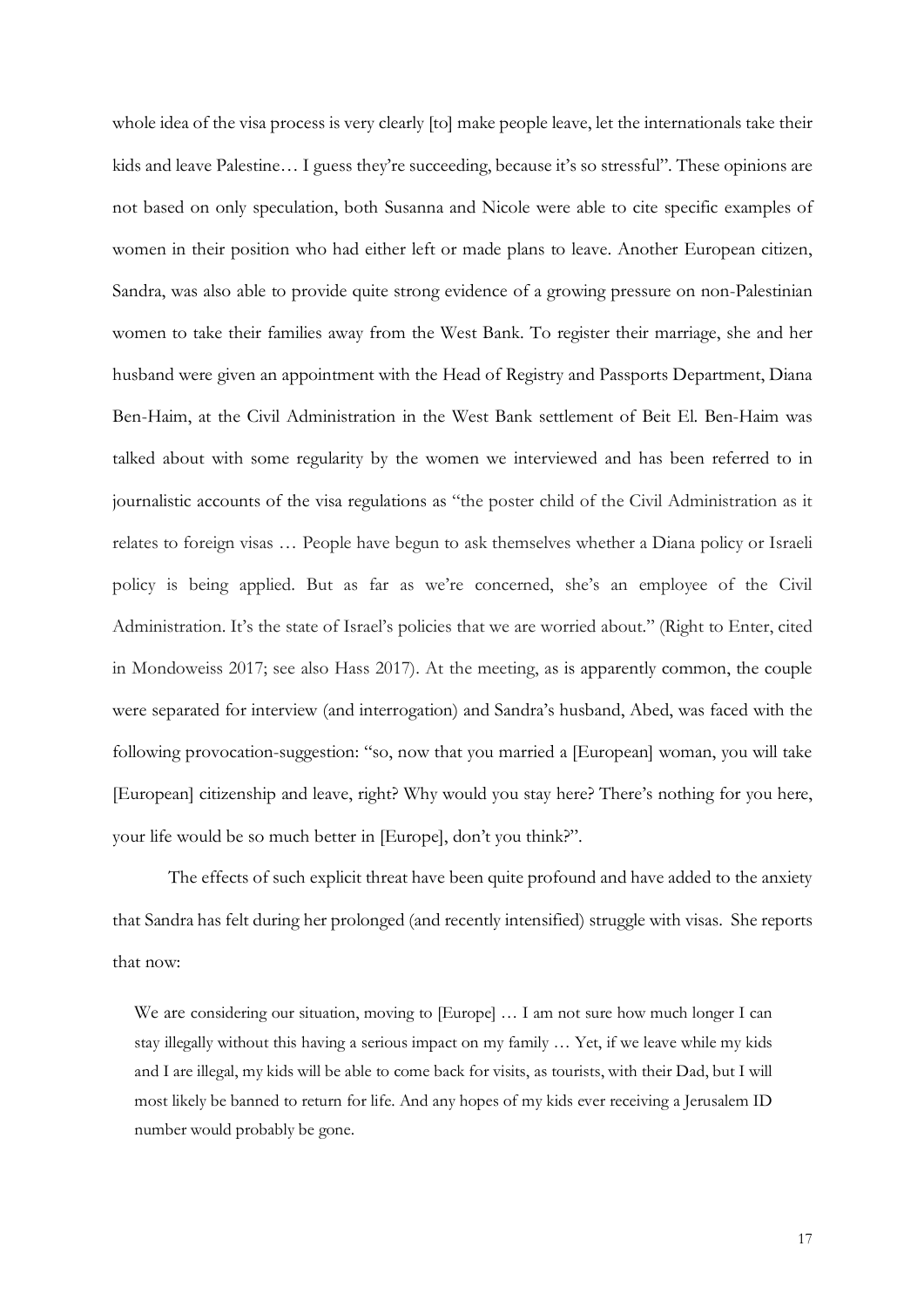In this unjust scenario where Palestine-born Palestinians are denied the right to return, there is an obvious demographic victory for the Israeli state: one Palestinian (Abed) will be absent, Sandra will leave and thus lose her slim chance of gaining Palestinian ID, and their two children will never be granted the right to live in Jerusalem, the site of Israel's most aggressive demographic strategies (see Chiodelli 2012; Wari 2011). The prospect, then, is of four fewer Palestinian people in the West Bank or East Jerusalem. We can add to these Laura – whose account of "anxiety and fear" we reference above – and her family who have taken the chance to move abroad because "my visa period is getting shorter and shorter and I don't know when they will just say 'no'". Ahmad, Laura's husband, explained that the decision has been a difficult one but "since they reduced the visa time, we can't take the risk. We have two kids … one day we will come back". Silvia, who was interviewed from North America via Skype can also be added; she and her husband and child left the West Bank in the middle of 2017.

In most of our cases there were also signs of a further issue relating to demography. This was to do with family planning and the ways that visa related precarities affect reproductive decisions. While the 'demographic competition' has undoubtedly played part in Palestinian women desiring large families, either to 'outbreed' Jewish Israelis (Kanaaneh 2002, 61), or to mitigate against the loss of children (boys especially) through the violence of the occupation (Fargues 2000, 440-2), recent studies have indicated signs of change that women in the West Bank are beginning to exercise a 'conscious limiting of families as a response to the ongoing conflict and violence' (Pell 2017, 144). This was a clear factor for one of the women we spoke to in this research, Nicole, who cited the occupation and her current visa dispute as the reason for ruling out the prospect of having children:

no way, not now… if I had children I couldn't live here, you can't be sure you can access medical services, there are no Palestinian ambulances allowed on our street because no Palestinian cars are allowed to drive [here] … then these women that are forced to give birth at the checkpoint… it's just humiliation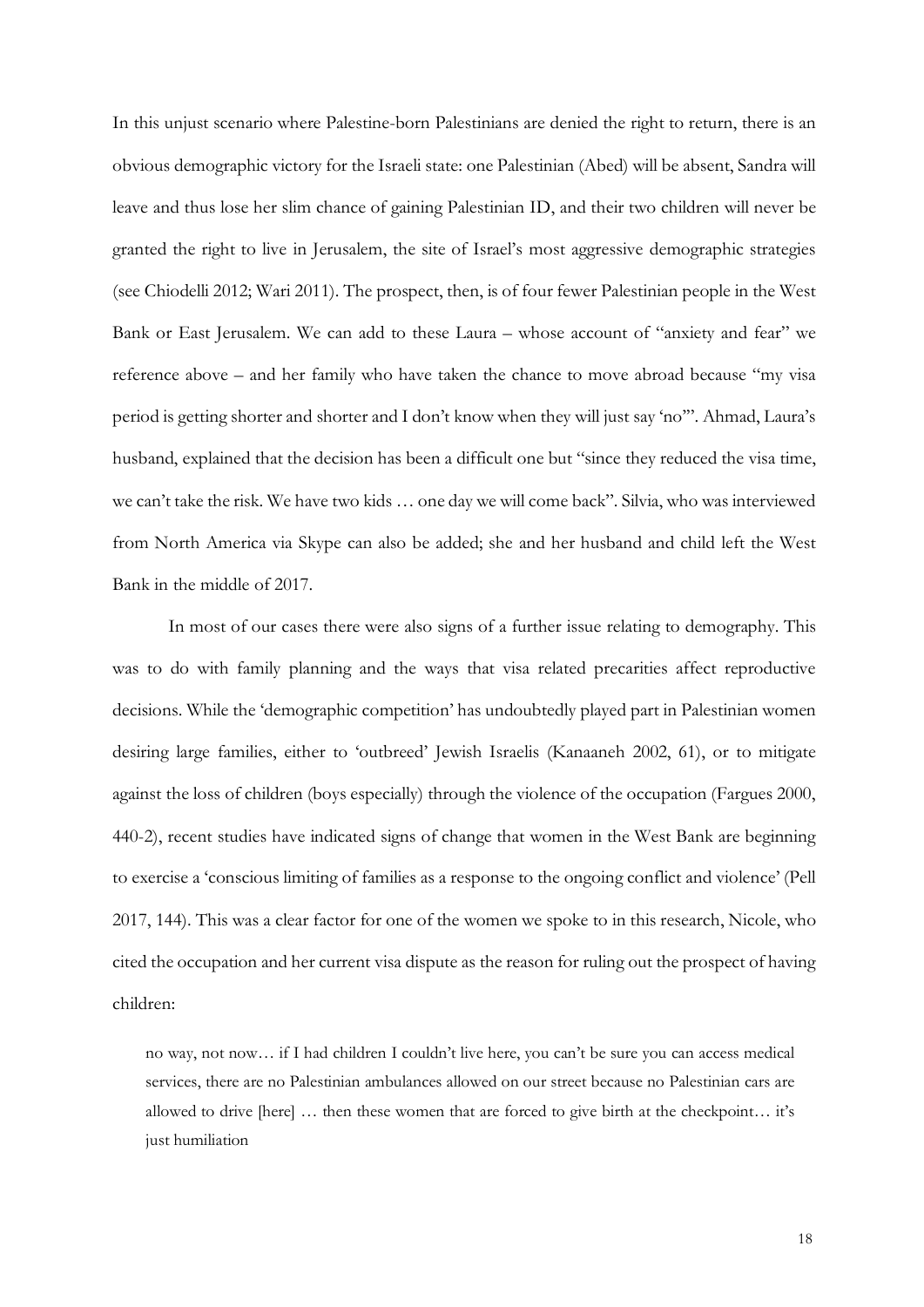Nicole's reference here is to the shocking but well documented cases of Palestinian women who, because of restrictions to movement, are forced to give birth at checkpoints (Ghanim 2008; Shoaibi 2011). She adds: "and of course without papers, it would be impossible for me to get quickly to a hospital". Nicole is only one example but we include her account as an indication of how precarities induced by visa regulations and the limits on her mobility have affected reproductive rights and decisions.

In a related account, Hamsa, the husband of Katie, a North American citizen, told of his meeting at Beit El to gain a marriage permit, in which he was threatened by the interrogating IDF commander: "if you marry her, we will treat her worse than a Palestinian!". At this, Hamsa was understandably incensed, but his response was measured: "if you don't let me marry her I'll marry four Palestinian women and have 40 Palestinian children, do you want that?". This, according to Hamsa, was key to obtaining Katie's first visa and it is telling that his retort plays on Israel's anxieties around demography and fertility. Noam, the lawyer mentioned above, provided a succinct summary of these anxieties:

Israel unfortunately is obsessed with the issue of demography not only within the 48 borders but also in Palestine and so now they are finding all kinds of ways – excuses – to make these permits that these women hold to make them shorter and shorter … it's part of the Israeli control of the Palestinian Population Registry.

Noam thus makes clear the demographic objective and links it directly to the visas of the women, adding: "basically Israel doesn't want them here, ok, it doesn't want the foreign spouse and it doesn't want the family itself. It's a way of telling these people 'you are not [wanted], go and live somewhere else, not in the West Bank'".

### 5. **Conclusions**

The objective in this article was to show how politically induced precarities in the cases of non-Palestinian women married to Palestinians function to specific ends of the occupation of Palestine. As we show in the first section, the precarious conditions of the women are effected by a complex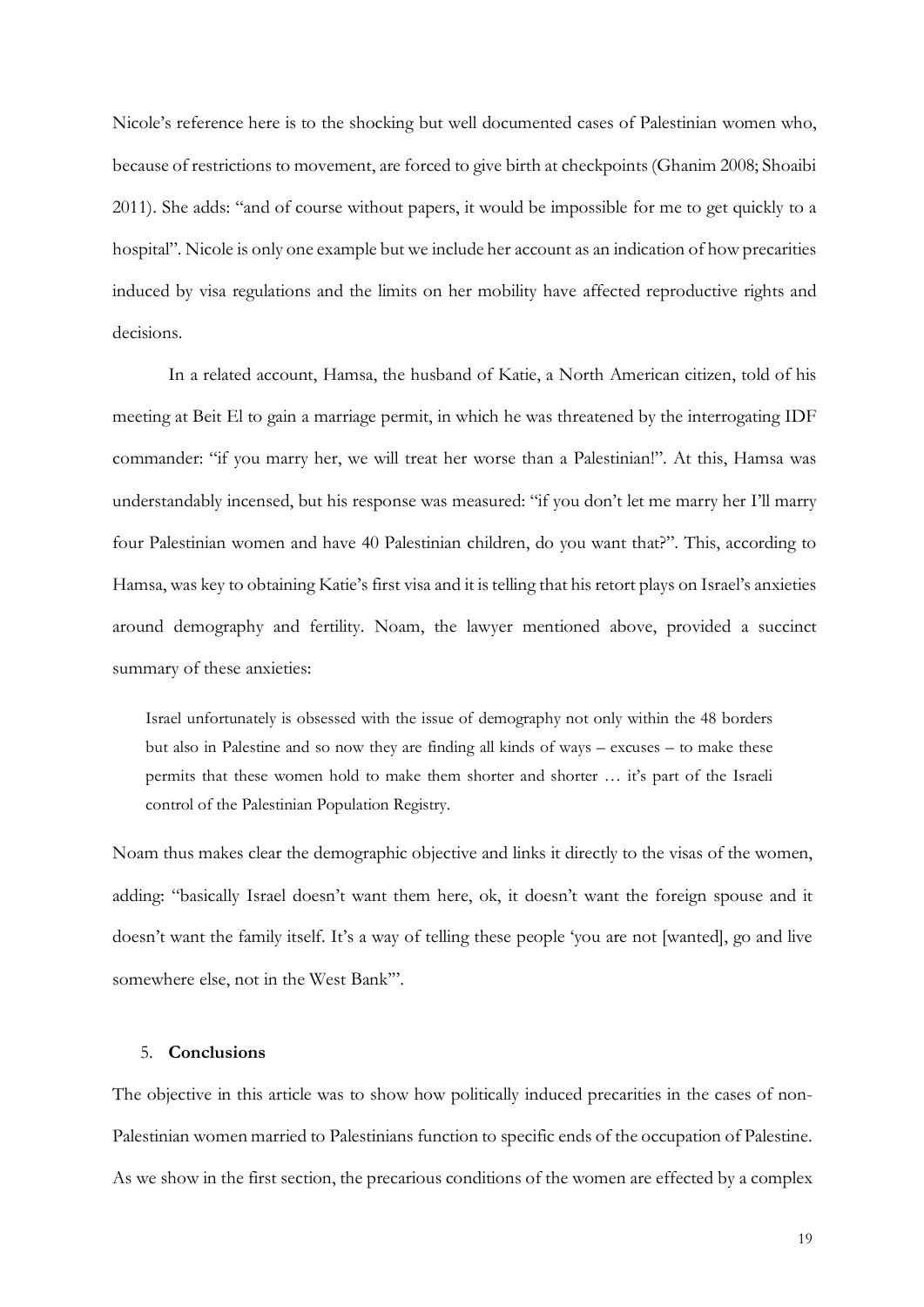of actors connected to the Israeli state and enforced through its institutions (COGAT, chiefly) and 'petty sovereigns' (Butler 2006; Joronen 2016), such as soldiers at checkpoints and interrogators at Beit El, who are 'authorised' to make arbitrary decisions precisely because of the obscure and opaque visa conditions. Carrying the authority of the Israeli judiciary in the form of documentation is, for example, no guarantee: one is subject to an indecipherable process at checkpoints and airports, or at the next court hearing (if it takes place). The women – and even a law practitioner – have difficulty gaining clarity on the exact nature of their bureaucratic standing. As we have seen, court dates are postponed; visas are issued with durations of as short as three days; and mobilities are severely curtailed. All the time, the risk of detention and separation looms, such that these structural impositions bring with them, in the words of the women interviewed, a significant amount of "stress", "anxiety" and "fear" –even "paranoia". As we have further shown, this condition of precarity has broader connotations for family and political life as the women cannot but be primary care givers to their children and financially dependent on their husbands. Additionally, their voices are silenced and they are thus effectively excluded from political life. Israel's spousal visa regulations thereby contribute to the (re)production of uneven gender relations in the West Bank.

For Israel, visa precarity thus works towards two of the main ends of its occupation. First, as we argue above, the structural subordination of women in Palestinian society serves as a complement to the discursive production of Palestinian men as 'irrational and unpredictably violent' (Ryan 2017, 428), which contrasts with Israel's idea and promotion of itself as a progressive and liberal democracy (see Pappé 2014, 305-313). Second, as we have further argued, the visa precarity constitutes one more front in Israel's demographic war on the population of the Occupied Territories. Returning to Palestine will be a difficult task for many of the women, and retaining residency rights will be similarly difficult, if not impossible (especially for Jerusalem ID holders). Add to this, too, the case of one woman (Nicole) deciding against having children while her visa situation remains precarious, and there builds a convincing case for implicating Israel's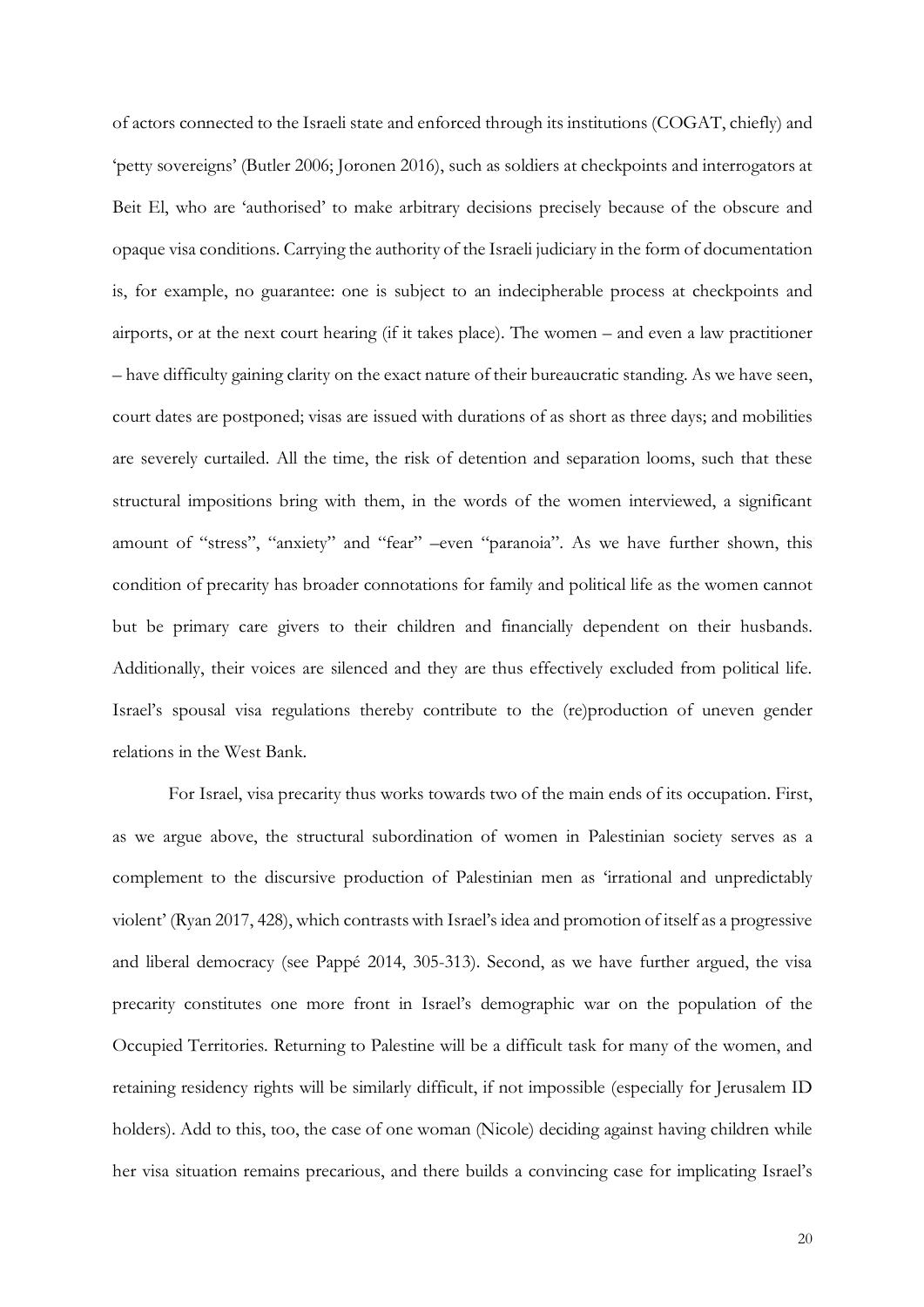spousal visa regulations in the demographic objective of emptying out the West Bank. The research thus contributes to understandings of the gendered effects of the occupation of Palestine and the ways that the Israeli state induces precarity through its administration of the West Bank. Future inquiry might seek to deepen these understandings by focusing on emergent themes in this research. For instance, the absenting of women's voices from political discourse is a troubling effect of the cases here, a more concentrated study could seek to uncover and examine the bureaucratic process that can result in being, as Susanna put it, "red-flagged" as an activist to be interrogated. Researchers might also bring into focus the gendered effects for the women's partners and examine their consequent roles as (secondary) care givers and main wage earner, while also focusing on the ways - and extents to which - they share, allay and/or amplify anxieties around spousal visa precarity. Finally and importantly, the issue of women's reproductive choices in the context of bureaucratic precarity – and broader geopolitics - is a somewhat urgent issue also beyond Palestine given the growing numbers of dispossessed, displaced and undocumented women across the globe (see Mountz 2017; Pain and Staeheli 2014).

We might finally recall that precarious conditions do not only induce subjugation, passivity, and negative embodiments such as anxiety; precariousness can also engender and affirm new agential capacities and forms of solidarity (see Butler 2016; Hammami 2016; Joronen 2017a). Taking this seriously, an additional approach would focus on the potentials of shared precarity to mobilise and act. As one of our interviewees explained above, she and others in her position have come together "trying to piece together what the regulations are via word-of-mouth" (Laura). Ultimately, therefore, a research agenda might involve documenting and even facilitating nascent strategies of resistance to the opaque and convoluted administrative processes that induce visa precarity with such deleterious gendered and demographic effects.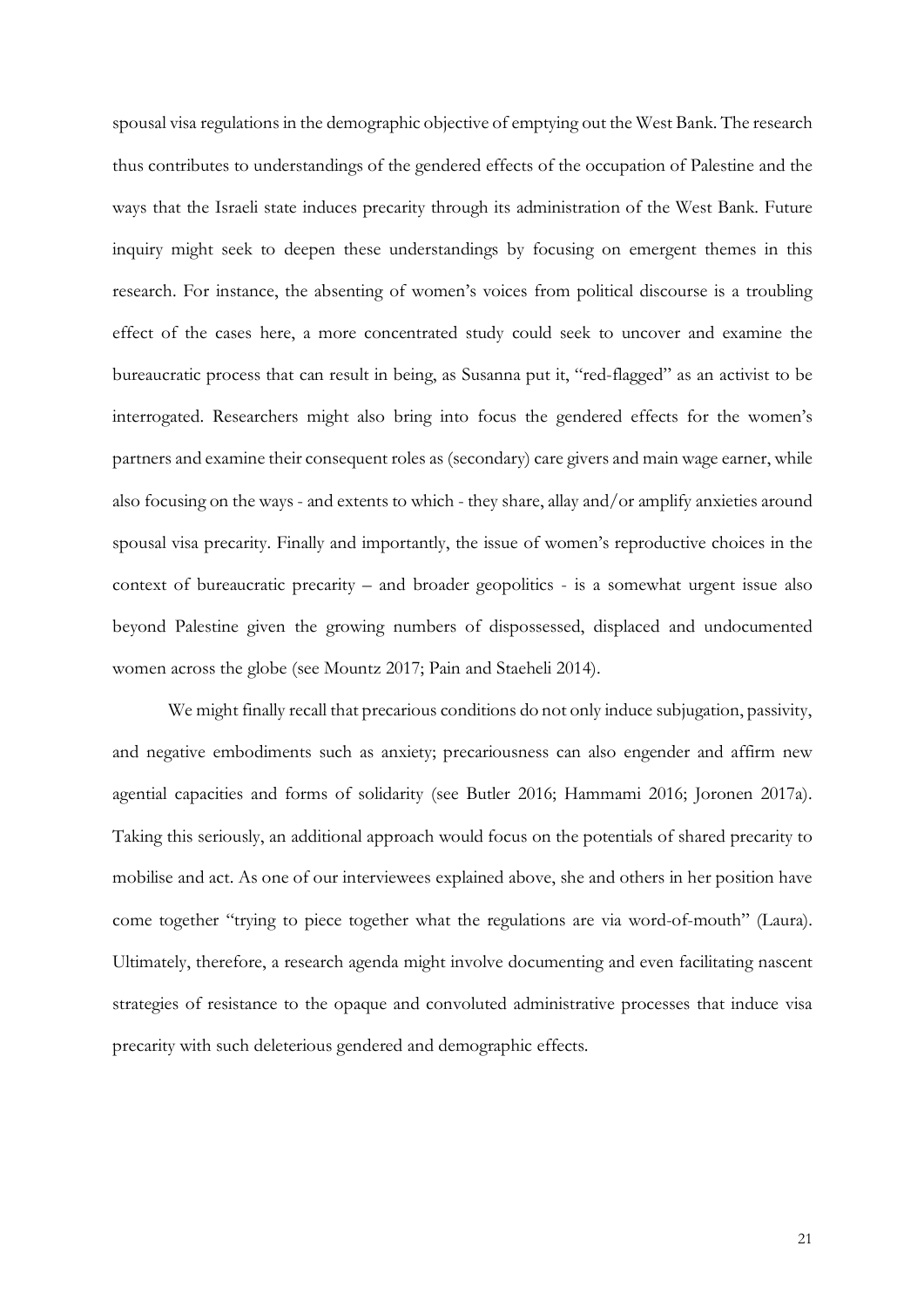#### Cited works

Al Jazeera. 2018. Israel passes law to strip residency of Jerusalem's Palestinians. Available at: https://www.aljazeera.com/news/2018/03/israel-passes-law-strip-residency-jerusalempalestinians-180307153033538.html.

Auyero, J. 2012. *Patients of the State. The Politics of Waiting in Argentina*. London: Duke University Press.

Berda, Y. 2017. *Living Emergency: Israel's Permit Regime in the Occupied West Bank*. Palo Alto: Stanford University Press.

Butler, J. 2006. *Precarious Life: The Powers of Mourning and Violence*. London: Verso.

Butler, J. 2009. *Frames of war: When is Life Grievable?* London: Verso.

Butler, J. 2016. Rethinking vulneralibility and resistance. In *Vulnerability in Resistance* edited by J. Butler, Z. Gambetti and Sabsay L 12-27. Durham: Duke University Press: 12-27.

Chiodelli, F. 2012. The Jerusalem Master Plan: Planning into Conflict. *Jerusalem Quarterly* 51: 5-20.

Chodorow, N. 1978. *The Reproduction of Mothering: Psychoanalysis and the Sociology of Gender*. Berkeley: University of California Press.

Falah, G. 2004. Truth at war and naming the intolerable in Palestine. *Antipode* 36(4): 596–600.

Faitelson, Y. 2009. The politics of Palestinian demography. *Middle East Quarterly* 16(2): 51-59.

Fargues, P. 2000. Protracted national conflict and fertility change: Palestinians and Israelis in the twentieth century. *Population and Development Review* 26(3), 441-482.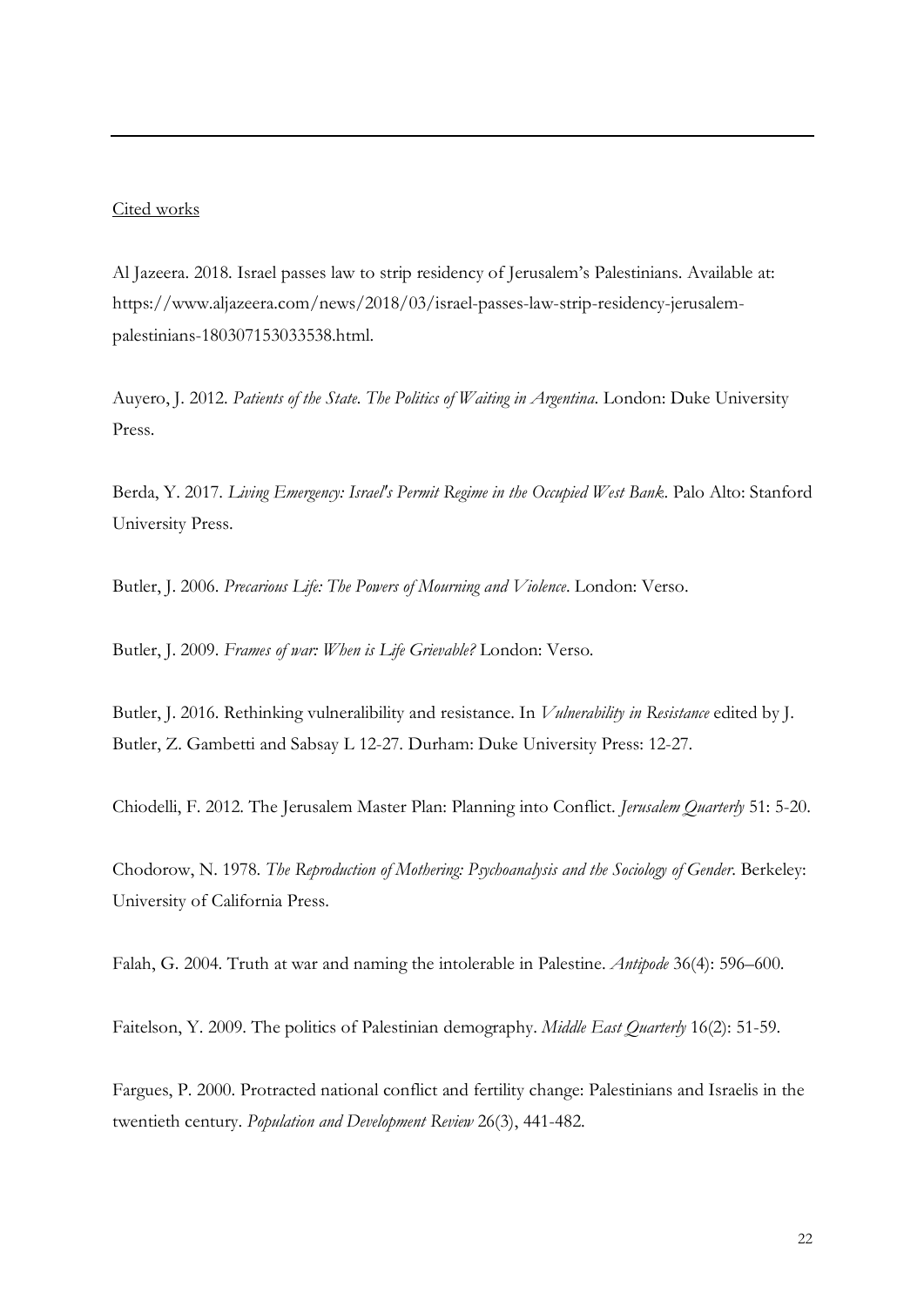Fleischmann, E. 2003. *The Nation and its 'New' Women: the Palestinian Women's Movement, 1920-1948*. Berkeley: University of California Press.

Ghanim, H. 2008. Thanatopolitics: The case of the colonial occupation in Palestine. In *Thinking Palestine* edited by Lentin, R. London: Zed Books: 65-81.

Gordon, N. 2008. *Israel's Occupation*. Berkeley: University of California Press.

Griffiths, M. 2017. Hope in Hebron: The political affects of activism in a strangle city. *Antipode* 49(3): 617-635.

Griffiths, M. and Repo, J. 2018. Biopolitics and Checkpoint 300 in Occupied Palestine: bodies, affect, discipline. *Political Geography* 65: 17-25.

Hammami, R. 2016. Precarious politics: The activism of 'bodies that count' (aligning with those that don't) in Palestine's colonial frontier. In *Vulnerability in Resistance* edited by J. Butler, Z. Gambetti and Sabsay L. Durham: Duke University Press:167-190.

Harker, C. 2012. Precariousness, precarity, and family: notes from Palestine. *Environment and Planning A* 44(4): 849-865.

Hass, A. 2017. Israel Makes It Increasingly Difficult for Palestinians' Foreign Spouses to Stay in West Bank *Haaretz.* Available at: https://www.haaretz.com/middle-eastnews/palestinians/.premium-israel-makes-it-hard-for-palestinians-foreign-spouses-to-stay-in-wbank-1.5449374

Huss, M. 2017. Mapping the Occupation: Performativity and the Precarious Israeli Identity, *Geopolitics*, doi: 10.1080/14650045.2017.1393800.

Jean-Klein, I. 2003. Into committees, out of the house? Familiar forms in the organization of Palestinian committee activism during the First Intifada *American Ethnologist* 30: 556–577.

Jefferis, D. 2012. The "Center of Life" Policy: institutionalizing statelessness in East Jerusalem *Jerusalem Quarterly* 50: 94-103.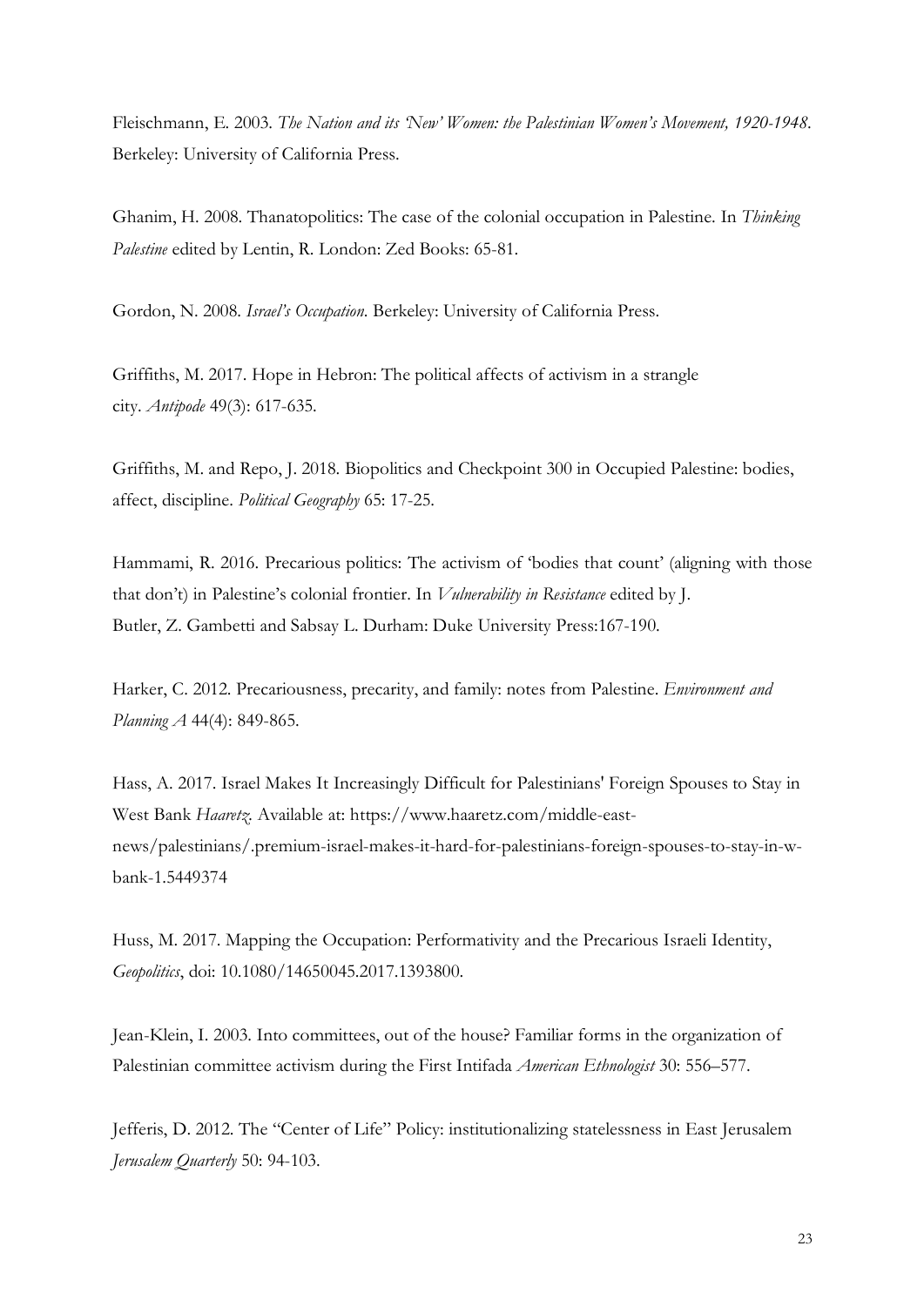Joronen, M. 2016. Politics of precarious childhood: Ill treatment of Palestinian children under the Israeli military order. *Geopolitics* 21(1): 92-114.

Joronen, M. 2017a. 'Refusing to be a victim, refusing to be an enemy'. Form-of-life as resistance in the Palestinian struggle against settler colonialism. *Political Geography* 56 :91-100.

Joronen, M. 2017b. Spaces of waiting: Politics of precarious recognition in the occupied West Bank. *Environment and Planning D: Society and Space* 35(6): 994-1011.

Kanaaneh, R. 2002. *Birthing the Nation: Strategies of Palestinian Women in Israel* Berkeley: University of California Press.

Kearns, G. 2013. The Butler affair and the geopolitics of identity. *Environment and Planning D: Society and Space* 31(2): 191-207.

Löwstedt, A. 2015. Femicide in Apartheid in *Israel and South Africa: The Many Faces of Apartheid*  edited by Pappé, I. London: Zed Books.

Lorey, I. 2015. *State of Insecurity* London: Verso.

Machsomwatch 2004. The Bureaucracy of Occupation: The District Civil Liaison Offices. Available at: http://www.phr.org.il/ phr/files/articlefile\_1108316859979.pdf

Mondoweiss 2017. Families as pawns: Israel pressures Palestinians into exile through foreign spouse visas. Available at: http://mondoweiss.net/2017/11/families-pressures-palestinians/ Mountz, A. 2017. Political geography III: Bodies. *Progress in Human Geography.*

Pain, R. and Staeheli, L. 2014. Introduction: intimacy-geopolitics and violence. *Area*, 46(4): 344- 347.

Pappé, I. 2006. *The Ethnic Cleansing of Palestine* Oxford: One World.

Pappé, I. 2014. *The Idea of Israel* London: Verso.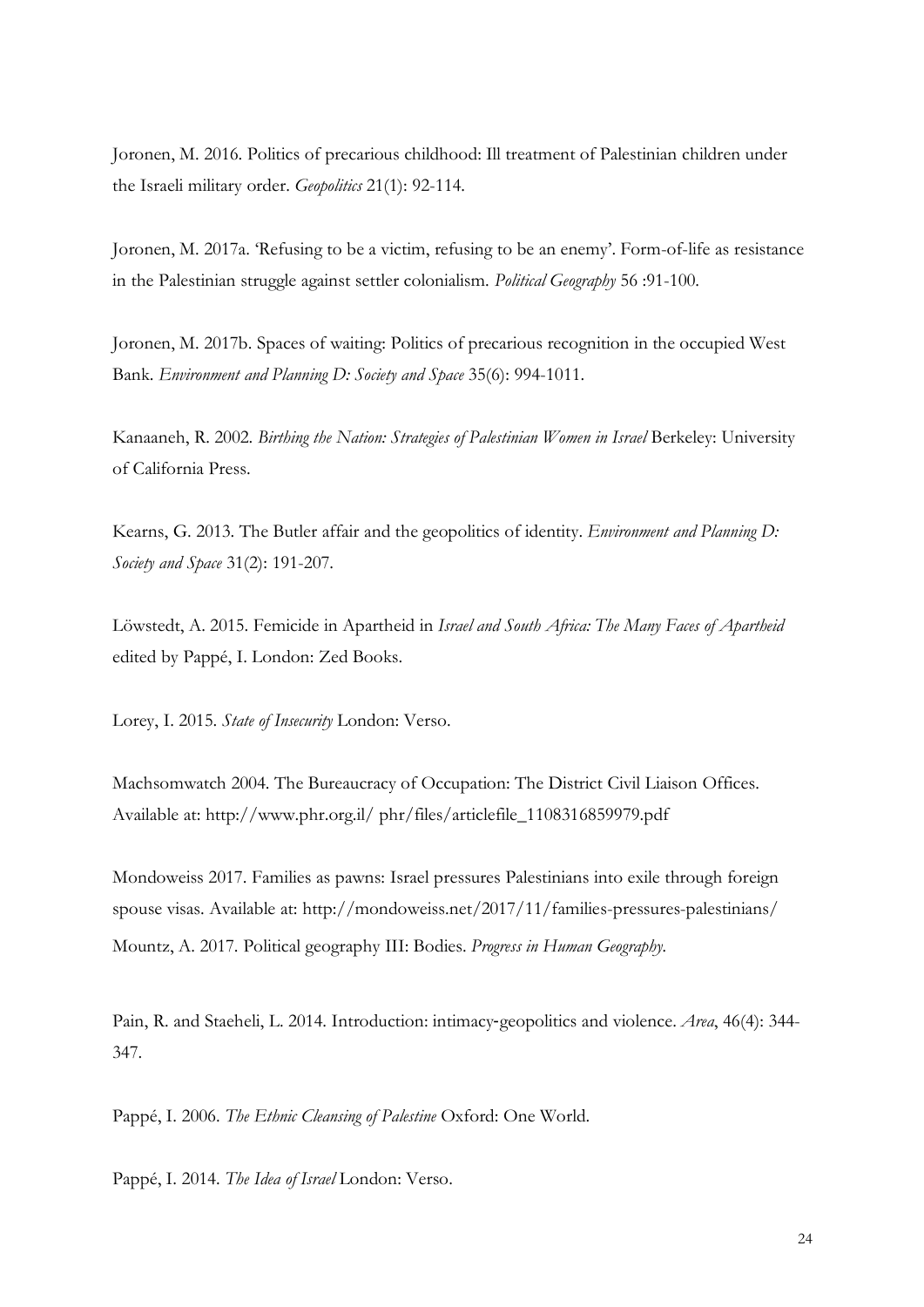Pell, S. 2017. Reproductive decisions in the lives of West Bank Palestinian women: dimensions and contradictions. *Global public health* 12(2): 135-155.

Peteet, J. 1991. *Gender in Crisis: Women and the Palestinian Resistance Movement* New York: Columbia University Press.

Peteet, J. 2017. *Space and Mobility in Palestine.* Bloomington: Indiana University Press

Peterson, V. and Sisson Runyan, A. 1999. *Global Gender Issues.* Boulder: Westview Press.

Povinelli, E. 2011. *Economies of Abandonment.* London: Duke University Press.

Puar, J. 2011. Citation and Censorship: The Politics of Talking About the Sexual Politics of Israel. *Feminist Legal Studies* 19(2): 133-142.

Right to Enter. 2017. Families as pawns: Israel pressures Palestinians into exile through foreign spouse visas. Available at: http://www.righttoenter.ps/media-articles/families-as-pawns-israelpressures-palestinians-into-exile-through-foreign-spouse-visas-israelpalestine/

Roer-Strier, D, and Ben Ezra, D. 2006. Intermarriages between Western women and Palestinian men: Multidirectional adaptation processes. *Journal of Marriage and Family* 68(1): 41-55.

Rose, M. 2014. Negative governance: Vulnerability, biopolitics and the origins of government. *Transactions of the Institute of British Geographers* 39: 209–223.

Ryan, C. 2017. Gendering Palestinian Dispossession: Evaluating Land Loss in the West Bank. Antipode 49(2): 477-498.

Shalhoub-Kevorkian, N. 2009. *Militarization and Violence against Women in Conflict Zones in the Middle East: A Palestinian Case Study.* Cambridge: Cambridge University Press.

Shalhoub-Kevorkian, N. 2012. Casting Out "Citizenship". *An Annual Review of Women's and Gender Studies*. Institute of Women's Studies, Birzeit University: 47-59.